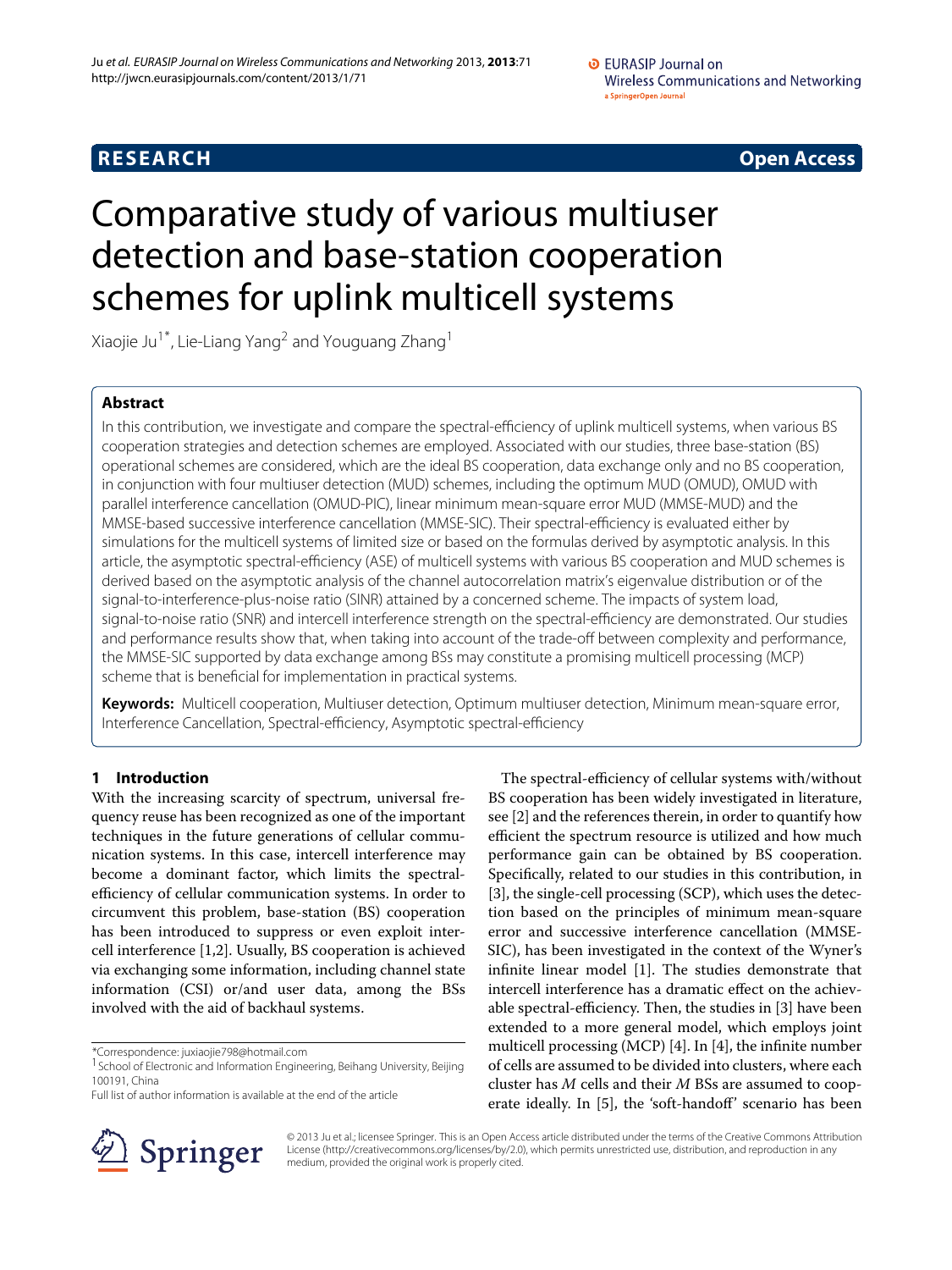considered, where every mobile user simultaneously communicates with two BSs and is jointly controlled by the two BSs. The spectral-efficiency of both uplink and downlink has been analyzed under the assumption of ideal BS cooperation.

In the above-mentioned references, either no BS cooperation or ideal BS cooperation is assumed across the BSs involved. As the implementation of ideal BS cooperation usually requires a backhaul system with extremely high complexity, recently, BS cooperation supported by limited backhaul resources has been studied. Assuming a constrained backhaul system, in [\[6](#page-14-5)[,7\]](#page-14-6), the authors have investigated two BS cooperation schemes, namely, the distributed interference subtraction (DIS) and compressed interference forwarding (CIF), which only require to exchange the decoded user data or compressed user data among the involved BSs. However, in [\[6,](#page-14-5)[7\]](#page-14-6), each cell is assumed to support only one user. In [\[7\]](#page-14-6), the capacity region has been studied, which is under the assumption of optimum multiuser detection (OMUD). The authors in [\[8\]](#page-14-7) have considered the MCP based on the group MMSE-SIC, when assuming that each BS has multiple antennas but supports only one user. Most recently, a joint detection scheme has been investigated in [\[9\]](#page-14-8), which turns an interference-limited system into a noise-limited system. Accordingly, intercell interference is exploited by acquiring the knowledge about the modulation formats of interfering users.

Against the background, in this article, we investigate and compare the achievable spectral-efficiency of the uplink multicell systems, which are modeled by the Wyner's infinite linear model [\[1\]](#page-14-0), when various MUD and BS cooperation schemes are assumed. In contrast to the assumption of one user per cell that is usually used in the existing references, we assume that each BS employs multiple antennas and covers multiple users of each having a single transmit antenna, in order to study the impact of system load on the achievable spectral-efficiency of multicell systems. Associated with our studies, three levels of BS cooperation are considered, which are a) no BS cooperation, b) data exchange only and c) ideal BS cooperation, and four types of MUDs are addressed, which include a) optimum MUD (OMUD), b) OMUD with parallel intercell interference cancellation (OMUD-PIC), c) MMSE-MUD and d) MMSE with successive intracell/intercell interference cancellation (MMSE-SIC). We first make use of the equivalent channel model to derive the formulas for the spectral-efficiency of multicell systems with various MUD and BS cooperation schemes. The requirements for carrying out BS cooperation are explained and the trade-off among the computational complexity, achievable spectral-efficiency and consumption of resources is discussed. Then, the asymptotic spectral-efficiency (ASE) of the multicell systems with fixed load-factors is analyzed

with the aid of random matrix theory [\[10](#page-14-9)[-14\]](#page-14-10), also when the various MUD and BS cooperation schemes are considered. Furthermore, the special cases with the load-factor tending to zero, which are coincidence with the concept of massive MIMO [\[15](#page-14-11)[-17\]](#page-15-0), are analyzed. Finally, the spectral-efficiency performance of the multicell systems associated with the considered MUD and BS cooperation schemes is investigated via both the simulation results and the numerical results evaluated from the derived asymptotic formulas. Our studies and performance results show that, in general, using the OMUD with ideal BS cooperation is capable of attaining some extra spectral-efficiency against the other schemes considered, but at the cost of bandwidth and complexity for CSI exchange among BSs. In the heavily loaded multicell systems, the scheme of MMSE-SIC with data exchange stands above the other schemes that do not use CSI exchange. By contrast, when a multicell system is lightly loaded, making the load-factor approximately zero, which corresponds to the scenario of massive MIMO, all the schemes except the OMUD with ideal BS cooperation achieve a similar spectral-efficiency, which equals the spectral-efficiency achieved by an isolate cell with OMUD.

The rest of this article is structured as follows. Section [2](#page-1-0) presents the system model. The spectral-efficiency of different schemes is derived in Section [3.](#page-2-0) In Section [4,](#page-6-0) we analyze the ASE, while in Section [5,](#page-9-0) the special cases with the load-factor tending to zero are considered. Performance results and discussions are provided in Section [6.](#page-10-0) Finally, in Section [7,](#page-14-12) we summarize the contributions and findings of this article.

## <span id="page-1-0"></span>**2 System model**

We consider the uplink transmission in a multicell SDMA system adhering to the Wyner's infinite linear model [\[1\]](#page-14-0), as depicted in Figure [1.](#page-2-1) We assume that each BS employs *N* receive antennas and supports *K* uplink users of each having one transmit antenna. For the sake of simplicity to make the analysis manageable, the *K* users in one cell are assumed to be co-located, so that they have a similar distance from the BS. As the typical assumptions used in the Wyner's model [\[1\]](#page-14-0), we assume that intercell interference is only produced by two adjacent cells controlled by a common factor  $0 < \alpha \leq 1$ , which becomes larger as the co-located users move close to the common edge of two adjacent cells. Depending on the specific multicell cooperation scheme considered, the BSs are assumed to be connected via ideal or limited backhaul links for data exchange and/or CSI sharing. The wireless channels from users to BSs are assumed to experience independent flat Rayleigh fading. Furthermore, power control is assumed, yielding that the total average power received from any intracell user is a constant, which is normalized to one, regardless of the number of receive antennas per BS.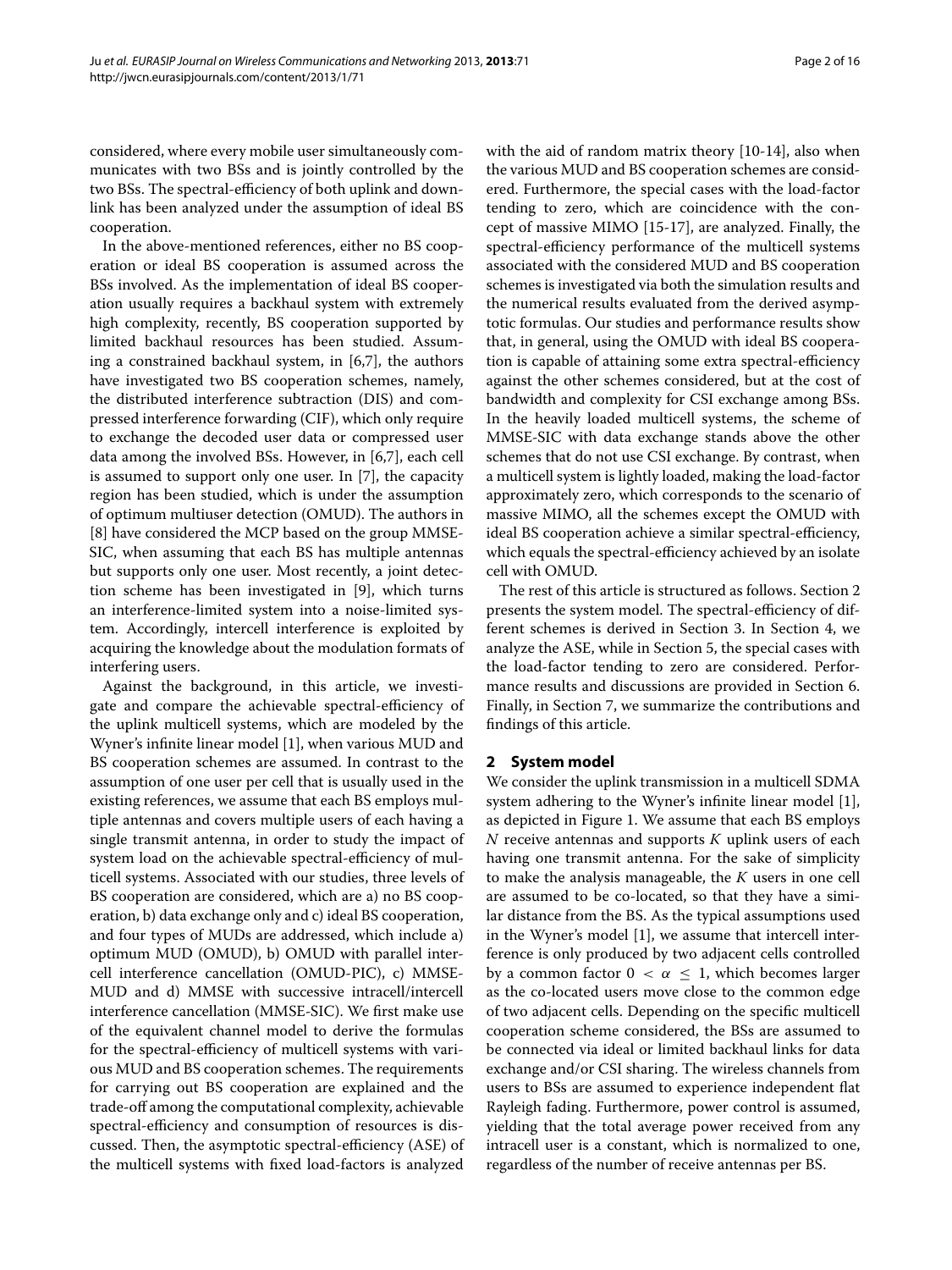

<span id="page-2-1"></span>Based on the above assumptions, the MIMO equation for the observations of BS *i* can be expressed as

$$
y_i = H_{ii}x_i + H_{i(i-1)}x_{i-1} + H_{i(i+1)}x_{i+1} + n_i,
$$
  
\n
$$
i = \ldots, -1, 0, 1, \ldots
$$
\n(1)

where  $y_i$  is an *N*-length complex-valued observation vector,  $\boldsymbol{x}_i = [x_{i1}, x_{i2}, \dots, x_{iK}]^T$  contains the baseband symbols transmitted by the  $K$  users controlled by BS  $i$ , while *H*<sub>*i*</sub>(*i*+*j*)</sub> (*j* = −1, 0, +1) is an (*N* × *K*) channel matrix, the elements of which obey the complex Gaussian distribution with zero mean and a common variance of 1*/N* for  $j = 0$ , which corresponds to the intracell users, or  $\alpha^2/N$ for  $j = -1, +1$ , which corresponds to the users in the two adjacent cells. We assume that the CSI is only available to the receivers at the BSs, while the mobile users only make use of the channel distribution information (CDI) for sig-nal transmission. In [\(1\)](#page-2-2),  $n_i$  is an  $N$ -length complex-valued noise vector, which obeys the complex Gaussian distribution with zero mean and a covariance matrix of  $\sigma^2 I$  with  $\sigma^2$  the noise variance.

Based on the above system model, let us now consider the spectral-efficiency of the uplink multicell SDMA systems, when various BS cooperation and multiuser detection schemes are assumed.

## <span id="page-2-0"></span>**3 Spectral-efficiency**

In this section, the spectral-efficiency of uplink multicell SDMA systems is investigated, when various multicell cooperation and detection strategies are considered. The spectral-efficiency is expressed in terms of bits per second per hertz per user(bits/s/Hz/User). Let us first consider the OMUD with ideal BS cooperation.

## <span id="page-2-5"></span>**3.1 Optimum multiuser detection with ideal BS cooperation**

In the context of this scenario, we assume that the BSs detect their signals jointly by the OMUD, which is supported by ideal sharing of both the CSI and the received <span id="page-2-2"></span>observations of all the cells. In other words, under the ideal BS cooperation, it seems that there is a visual signal processing center, which employs the ideal CSI as well as the observations obtained by all the BSs involved. As shown in Figure [1,](#page-2-1) although each cell is only related to two adjacent cells, all the cells are dependent on each other. Hence, when the OMUD with ideal BS cooperation is considered, we have to consider all the cells involved. For this sake, let

$$
\mathbf{y} = \begin{bmatrix} \dots, \mathbf{y}_{-1}^T, \mathbf{y}_0^T, \mathbf{y}_1^T, \dots \end{bmatrix}^T
$$
\n
$$
\mathbf{x} = \begin{bmatrix} \dots, \mathbf{x}_{-1}^T, \mathbf{x}_0^T, \mathbf{x}_1^T, \dots \end{bmatrix}^T
$$
\n
$$
\mathbf{n} = \begin{bmatrix} \dots, \mathbf{n}_{-1}^T, \mathbf{n}_0^T, \mathbf{n}_1^T, \dots \end{bmatrix}^T
$$
\n(2)

Then, *y* can be expressed as

<span id="page-2-3"></span>
$$
y = Hx + n \tag{3}
$$

where the channel matrix has infinite dimensions and is in the form of

*H* = ⎡ ⎢ ⎢ ⎢ ⎢ ⎢ ⎢ ⎣ ··· ... ... ... ··· ··· *H*0*(*−1*) H*<sup>00</sup> *H*<sup>01</sup> ··· ··· *H*<sup>10</sup> *H*<sup>11</sup> *H*<sup>12</sup> ··· ··· *H*<sup>21</sup> *H*<sup>22</sup> *H*<sup>23</sup> ··· ··· ... ... ... ··· ⎤ ⎥ ⎥ ⎥ ⎥ ⎥ ⎥ ⎦ (4)

where except the terms expressed as  $H_{ij}$  with  $j = i - 1$ ,  $i, i + 1$ , the other entries are zero matrices. From [\(3\)](#page-2-3) the spectral-efficiency of the multicell SDMA systems with OMUD and ideal BS cooperation can be expressed as [\[2\]](#page-14-1)

<span id="page-2-4"></span>
$$
C = \lim_{M \to \infty} \frac{1}{MK} E \left[ \log_2 \det \left( I + \frac{1}{\sigma^2} H H^H \right) \right]
$$
 (5)

where  $E[\cdot]$  denotes the expectation with respect to the channel matrix, while  $M \to \infty$  indicates that an infinite number of BSs are invoked.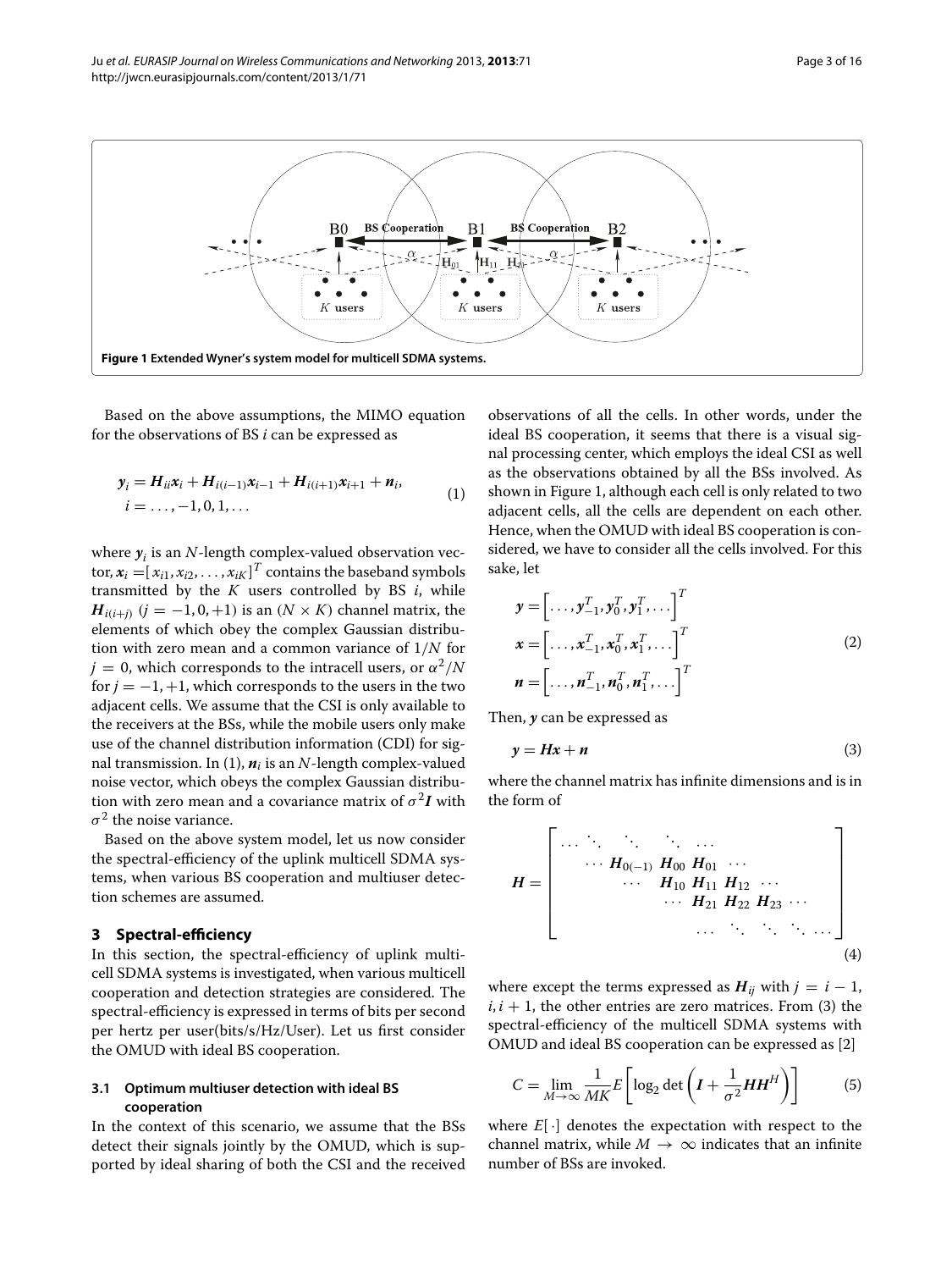The spectral-efficiency evaluated by [\(5\)](#page-2-4) for the model [\(3\)](#page-2-3) is the spectral-efficiency of the multicell system with an infinite number of BSs arranged on a line. As shown in [\[4\]](#page-14-3), this spectral-efficiency is equal to that of the multicell system with  $M > 3$  number of BSs arranged evenly on a circle. Furthermore, it has been demonstrated in [\[4\]](#page-14-3) that the spectral-efficiency of the multicell systems with circularly distributed BSs is independent of the value of *M*, provided that  $M > 3$ . In this case, the spectral-efficiency of [\(5\)](#page-2-4) can be evaluated from the multicell system with three BSs arranged on a circle with an equal distance from each other, as shown in Figure [2,](#page-3-0) and can be expressed as

$$
C = \frac{1}{3K} E \left[ \log_2 \det \left( I + \frac{1}{\sigma^2} H H^H \right) \right],
$$
 (6)

associated with the channel matrix expressed as

$$
H = \begin{bmatrix} H_{00} & H_{01} & H_{02} \\ H_{10} & H_{11} & H_{12} \\ H_{20} & H_{21} & H_{22} \end{bmatrix} . \tag{7}
$$

Since the OMUD with ideal BS cooperation is considered, explicitly, the spectral-efficiency evaluated from [\(6\)](#page-3-1) is an upper bound for all the other BS cooperation schemes associated with various BS detection schemes. The ideal BS cooperation exploits the intercell interference positively rather than eliminates it. However, the complexity for implementation of ideal BS cooperation, especially, with OMUD is extreme. Furthermore, exchanging both the CSI and the observations of many invoked BSs requires a backhaul system having huge bandwidth and, possibly, spending a lot of energy. In the following sections, more practical BS cooperation and detection schemes are considered, which usually have significantly lower complexity than the OMUD with ideal BS cooperation. Furthermore, the bandwidth and energy required for information exchange among BSs by the backhaul system can also be significantly reduced.

## <span id="page-3-3"></span>**3.2 Optimum multiuser detection with ideal data exchange**

<span id="page-3-1"></span>To reduce the bandwidth and energy required by the backhaul system for implementing ideal BS cooperation, BSs may refrain from sharing CSI, but only exchange their data received from mobile users. In this case, when the OMUD is employed, PIC can be carried out after a BS obtains the data detected by the other BSs. This scheme is referred to as the OMUD-PIC, which is implemented as follows.

<span id="page-3-2"></span>Let us first assume that the extended Wyner's linear model shown in Figure [1](#page-2-1) includes  $M = 2m + 1$  cells indexed from left to right as  $-m$ ,  $-m+1$ , ..., *m*. When the OMUD-PIC is employed, BS *(*−*m)* carries out detection under the interference from Cell *(*−*m* + 1*)*. After the detection of BS *(*−*m)*, it sends the detected data to BS *(*−*m* + 1*)*. Then, BS *(*−*m* + 1*)* detects its *K* users after canceling the interference from Cell *(*−*m)*, as it employs the CSI of the channels from the *K* users in Cell *(*−*m)* to BS *(*−*m* + 1*)*. The above procedure continues in sequence until BS *m* detects its *K* users. From the above description, we know that, except BS *m*, every BS detects its *K* users in the presence of the intercell interference from one

<span id="page-3-0"></span>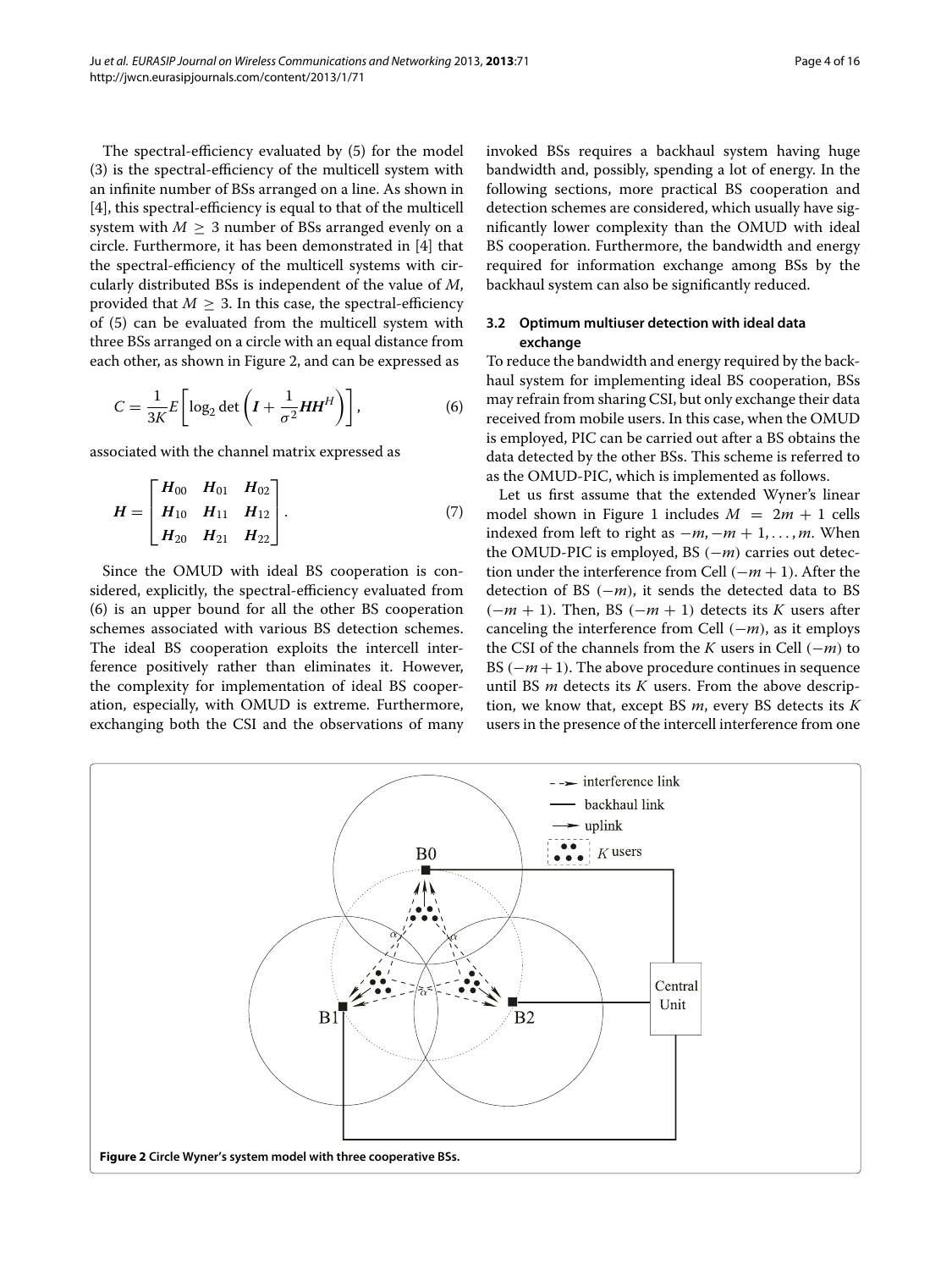cell at its right. The rightmost BS *m* does not experience any intercell interference after canceling the interference from Cell  $(m - 1)$ . Therefore, based on [\[18\]](#page-15-1), the spectralefficiency per user for all the cells except Cell *m* can be expressed as

<span id="page-4-4"></span>
$$
C_{i} = \frac{1}{K} E \left[ \log_{2} \det \left( I + H_{ii} H_{ii}^{H} \Sigma_{i(i+1)}^{-1} \right) \right],
$$
  
\n*i* = -*m*, -*m* + 1, ..., *m* - 1, (8)

where  $\Sigma_{i(i+1)} = H_{i(i+1)}H_{i(i+1)}^H + \sigma^2 I$  denotes the covariance matrix of the interference imposed by Cell  $(i + 1)$ on Cell *i* plus Gaussian noise. Considering the symmetric structure of the Wyner's linear model, the above spectralefficiency is independent of the index *i*. Hence, in our forthcoming discourses, we consider only Cell 1 and its two neighbors, Cell 0 and 2, as well as the corresponding overall channel matrix given by [\(7\)](#page-3-2), unless specifically notified. By contrast, the spectral-efficiency per user for Cell *m* is the same as that of an isolate cell, given by [\[19\]](#page-15-2)

$$
C_m = \frac{1}{K} E \left[ \log_2 \det \left( I + \frac{1}{\sigma^2} H_{mm} H_{mm}^H \right) \right].
$$
 (9)

Consequently, the average spectral-efficiency achieved by the OMUD-PIC in the context of the Wyner's infinite linear model is

<span id="page-4-5"></span>
$$
C = \lim_{M \to \infty} \frac{1}{M} \sum_{i} C_{i} = \frac{1}{K} E \left[ \log_{2} \det \left( I + H_{11} H_{11}^{H} \Sigma_{12}^{-1} \right) \right].
$$
\n(10)

It can be seen that, under the OMUD-PIC, one cell only needs to send its detected data to one of its two neighbors. Hence, in comparison with the ideal BS cooperation, as discussed in Section [3.1,](#page-2-5) the requirements imposing on the backhaul system can be significantly relaxed. However, the OMUD, such as, the maximum likelihood detector [\[20\]](#page-15-3), is still very high-complexity, which usually becomes extreme when the number of users supported per cell is relatively high. Therefore, we below consider a range of suboptimum MUD schemes that are more practical.

## <span id="page-4-1"></span>**3.3 MMSE-MUD without BS cooperation**

In order to illustrate the performance enhancement by BS cooperation, we first give the spectral-efficiency of two related MUD benchmark schemes without employing BS cooperation. The first one is the MMSE-MUD, which is discussed in this section, and the other one is the MMSE-SIC, which is addressed in Section [3.4.](#page-4-0)

When the MMSE-MUD is employed by Cell 1, which uses no information from the other cells, it is well known that the SINR of detection can be expressed as [\[21\]](#page-15-4)

$$
\gamma_1 = \mathbf{h}_{11,1}^H \mathbf{R}_I^{-1} \mathbf{h}_{11,1},\tag{11}
$$

where

$$
\mathbf{R}_{I} = (\mathbf{H}_{11}\mathbf{H}_{11}^{H} + \mathbf{\Sigma} - \mathbf{h}_{11,1}\mathbf{h}_{11,1}^{H})
$$
(12)

represents the covariance matrix of the interference (both intracell and intercell) plus noise,  $\Sigma = H_{10}H_{10}^H +$  $H_{12}H_{12}^H + \sigma^2 I$  represents the covariance matrix of the overall intercell interference plus noise, while  $h_{11,1}$  is the first column of  $H_{11}$ , as seen in [\(7\)](#page-3-2).

Consequently, when the multicell systems employ no BS cooperation and, at each BS, the MMSE-MUD is employed, the spectral-efficiency per user can be evaluated from the formula

<span id="page-4-3"></span>
$$
C = E\left[\log_2\left(1 + \gamma_1\right)\right],\tag{13}
$$

where  $E[\cdot]$  takes the expectation with respect to  $\gamma_1$ .

#### <span id="page-4-0"></span>**3.4 MMSE-SIC without BS cooperation**

It is well-known that the SIC assisted MUDs (SIC-MUDs) constitute a class of detectors, which are capable of achieving the sum capacity [\[22\]](#page-15-5) and, in principle, approximate the ML-MUD [\[20\]](#page-15-3). Among the SIC-MUDs, the MMSE-SIC is the one that has been widely studied. It can be shown that, when the system size is relatively large, the MMSE-SIC is capable of achieving the near optimum error performance, even when symbol-by-symbol detection is considered [\[23\]](#page-15-6). In this section, we first illustrate how the MMSE-SIC achieves the sum capacity. Then, some discussion about the detection procedure is provided.

Since no BS cooperation is assumed, the MMSE-SIC of a BS detects the *K* user signals using *K* stages, detecting one at each stage. Specifically for Cell 1, in the first stage, the first user is detected in the same way as the MMSE-MUD considered in Section [3.3,](#page-4-1) yielding the SINR as shown in [\(11\)](#page-4-2). Hence, the spectral-efficiency of user 1, which is expressed as  $C_1$ , is given by [\(13\)](#page-4-3).

After the detection of the first user, its interference on the other  $(K - 1)$  users is then canceled by forming a new observation vector

$$
y^{(1)} = y - h_{11,1}x_{11}
$$
 (14)

<span id="page-4-2"></span>where the interference cancellation is ideal, as the error probability of user 1 is zero, provided that its information rate does not exceed *C*1. In the following stages, the other users are detected in the same way as user 1; one user is detected at every stage and, then, its interference on those having not been detected is canceled. This process is repeated until all the *K* users are detected.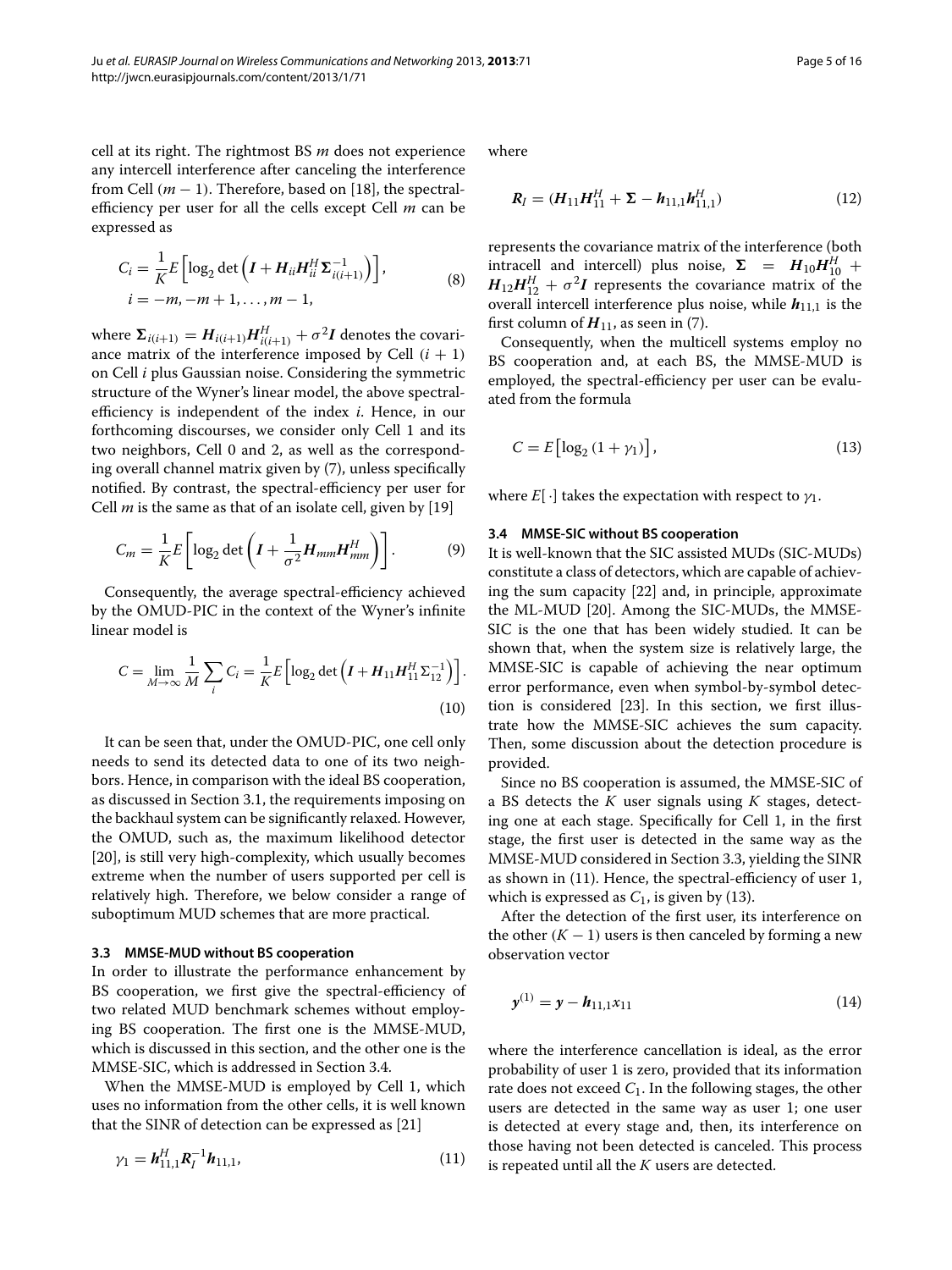Let us define

<span id="page-5-0"></span>
$$
R_I^{(0)} = H_{11}H_{11}^H + \Sigma
$$
  
\n
$$
R_I^{(k)} = H_{11}H_{11}^H + \Sigma - \sum_{i=1}^k h_{11,i}h_{11,i}^H
$$
  
\n
$$
= R_I^{(0)} - \sum_{i=1}^k h_{11,i}h_{11,i}^H
$$
  
\n
$$
= R_I^{(k-1)} - h_{11,k}h_{11,k}^H, k = 1, 2, ..., K
$$
\n(15)

Then, according to the principles of the MMSE-SIC, after completing the detection of  $(k - 1)$  users and canceling their interference on the other users, the SINR for detection of the *k*th user at the *k*th detection stage is given by

$$
\gamma_k = \mathbf{h}_{11,k} \left( \mathbf{R}_I^{(k)} \right)^{-1} \mathbf{h}_{11,k}^H, k = 1, 2, ..., K \tag{16}
$$

Correspondingly, the spectral-efficiency of user *k* is

$$
C_k = E[\log_2(1 + \gamma_k)]
$$
  
=  $E\left[\log_2(1 + \mathbf{h}_{11,k}(\mathbf{R}_I^{(k)})^{-1}\mathbf{h}_{11,k}^H\right], k = 1, 2, ..., K$  (17)

From [\(15\)](#page-5-0), we have

<span id="page-5-1"></span>
$$
R_I^{(k-1)} = R_I^{(k)} + h_{11,k} h_{11,k}^H
$$
  
=  $R_I^{(k)} \left[ I_N + \left( R_I^{(k)} \right)^{-1} h_{11,k} h_{11,k}^H \right]$  (18)

Upon taking the determinant on both sides of [\(18\)](#page-5-1), we can arrive at

$$
\det\left(\mathbf{R}_{I}^{(k-1)}\right) = \det\left(\mathbf{R}_{I}^{(k)}\right) \times \det\left[\mathbf{I}_{N} + \left(\mathbf{R}_{I}^{(k)}\right)^{-1} \mathbf{h}_{11,k} \mathbf{h}_{11,k}^{H}\right] \\
= \det\left(\mathbf{R}_{I}^{(k)}\right) \times \left[1 + \mathbf{h}_{11,k}^{H} \left(\mathbf{R}_{I}^{(k)}\right)^{-1} \mathbf{h}_{11,k}\right] \tag{19}
$$

When using this relationship into [\(17\)](#page-5-2), the spectralefficiency of user *k* can be written as

$$
C_k = E\left[\log_2 \det\left(\mathbf{R}_I^{(k-1)}\right)\right] - E\left[\log_2 \det\left(\mathbf{R}_I^{(k)}\right)\right],
$$
  

$$
k = 1, 2, ..., K
$$
 (20)

The average spectral-efficiency per user over the *K* users of Cell 1 is

<span id="page-5-3"></span>
$$
C = \frac{1}{K} \sum_{k=1}^{K} C_k
$$
  
\n
$$
= \frac{1}{K} \sum_{k=1}^{K} \left\{ E \left[ \log_2 \det \left( \mathbf{R}_I^{(k-1)} \right) \right] - E \left[ \log_2 \det \left( \mathbf{R}_I^{(k)} \right) \right] \right\}
$$
  
\n
$$
= \frac{1}{K} \left\{ E \left[ \log_2 \det \left( \mathbf{R}_I^{(0)} \right) \right] - E \left[ \log_2 \det \left( \mathbf{R}_I^{(K)} \right) \right] \right\}
$$
  
\n
$$
= \frac{1}{K} E \left[ \log_2 \det \left( H_{11} H_{11}^H + \Sigma \right) - \log_2 \det \left( \Sigma \right) \right]
$$
  
\n
$$
= \frac{1}{K} E \left[ \log_2 \det \left( I + H_{11} H_{11}^H \Sigma^{-1} \right) \right].
$$
\n(21)

<span id="page-5-2"></span>It can be readily observed that [\(21\)](#page-5-3) has the same form as [\(8\)](#page-4-4), which is the spectral-efficiency of the optimum detector analyzed in [\[18\]](#page-15-1) when there exists interference. This explains that the MMSE-SIC without BS cooperation is capable of achieving the same capacity as the optimum MUD without BS cooperation. Note that, the reason behind this conclusion is that, according to ([\[24\]](#page-15-7), 8.3.4), the MMSE processing is information-lossless. Hence, the spectral-efficiency achieved at each stage is precisely the maximum mutual information between the detected symbol and the received signal. Consequently, the total spectral-efficiency is just the channel capacity.

In order to achieve the spectral-efficiency given by [\(21\)](#page-5-3), the BS of a cell requires to inform its *K* mobile users at which rates they should transmit. A user detected at an earlier stage must transmit at a lower rate than a user detected at a later stage, as the SINR of a later detected user is higher than that of an earlier detected one, owing to the interference cancellation. This detection process explicitly results in unfairness. In order to enhance the fairness, the detection order may be updated periodically. However, in this case, extra resource is required to inform the mobile users the change of ordering. Moreover, joint coding that considers different data rates is required by each user.

In order to make the communication fair for all the mobile users, alternatively, every mobile user may transmit at the same rate, such as at *C* given in [\(21\)](#page-5-3). According to [\[23\]](#page-15-6), channel reliability knowledge can be exploited by the receiver to improve the error performance. Specifically, at the BS receiver, the detection is carried out in the order from the more reliable ones to the less reliable ones. By doing this, the users detected at earlier stages benefit from the high channel reliability, making their channel capacities higher than their transmission rates. Hence, they can be reliably detected. By contrast, the later detected users can benefit from the interference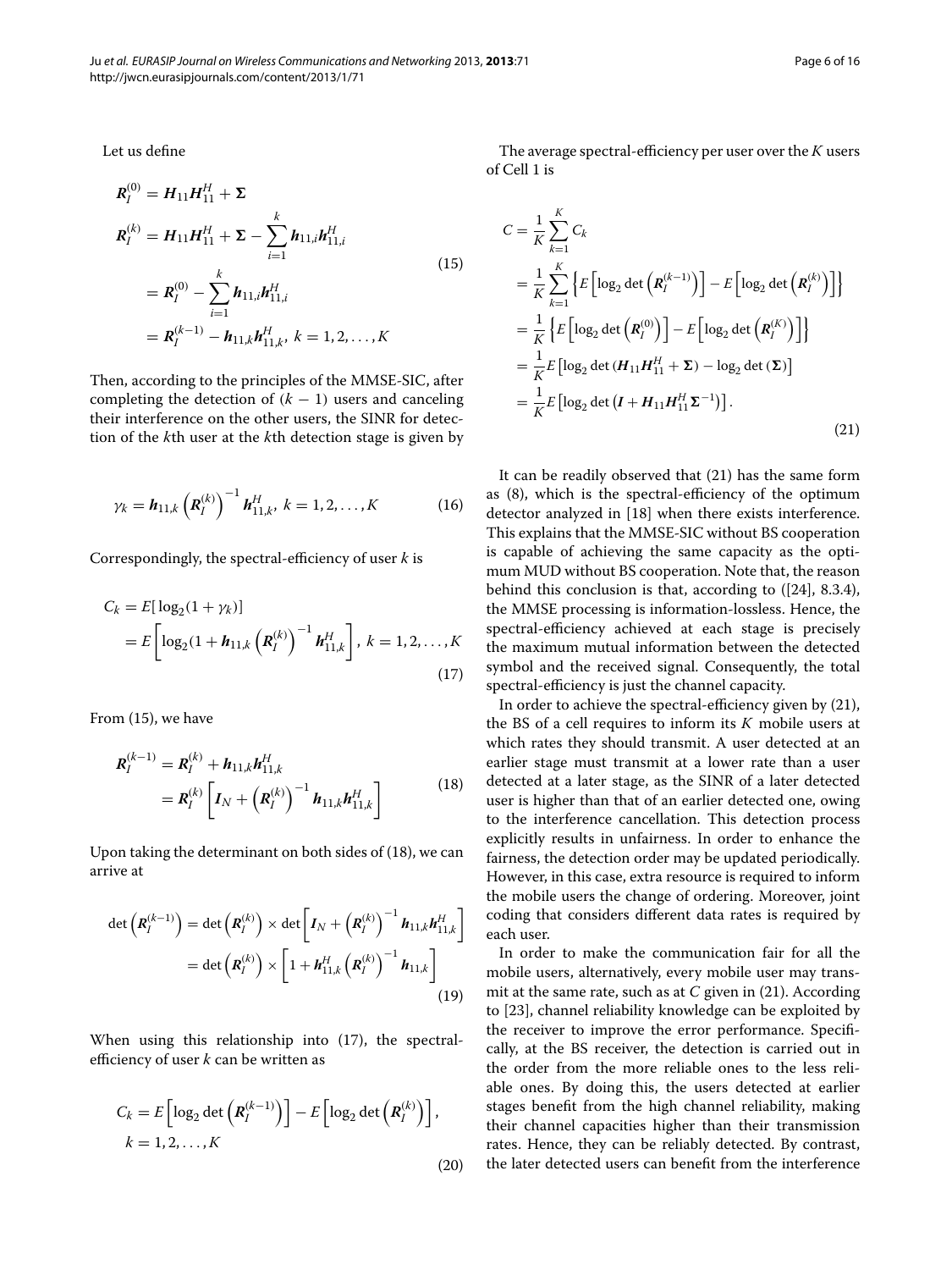cancellation operations. Owing to the interference cancellation, the SINR of later detected users improves, which in turn results in improved channel capacities. Hence, the detection reliabilities of the later detected users will also improve. This in fact explains why in [\[23\]](#page-15-6), when multiuser diversity is exploited for detection, the MMSE-SIC is capable of achieving the near optimum error performance, especially in the cases when the system is relatively large.

## <span id="page-6-4"></span>**3.5 MMSE-SIC with ideal data exchange**

The MMSE-SIC without BS cooperation is capable of achieving the spectral-efficiency of the optimum MUD without BS cooperation. However, the intercell interference significantly degrades the achievable spectralefficiency. With the aid of BS cooperation by exchanging the data detected by adjacent BSs at different detection stages, the spectral-efficiency of multicell systems employing the MMSE-SIC can be significantly increased. Below we consider this scenario.

When operated under the scheme of MMSE-SIC with ideal data exchange, multiple stages of detection in the principles of the MMSE-SIC are exploited, so that the data detected at a stage can be shared by the BSs, in order to cancel their interference on the following stages of detection. To be more specific, under the MMSE-SIC with ideal data exchange, at every stage of detection, each of the three BSs detects one user. Then, the detected symbol is sent via the backhaul-links to the other two BSs. Simultaneously, it also receives the two symbols detected by the other BSs. In the next stage of detection, the interference imposed by these three symbols is canceled. The above process is continued until all the users in each cell are detected.

Let us assume that the detection process is at the *k*th stage for detection of user *k*. In this case, owing to the data exchange between adjacent BSs, the covariance matrix of interference plus noise at BS 1 can be written as

$$
R_{I}^{(k)} = \left(H_{11}H_{11}^{H} + \Sigma - \sum_{i=1}^{k} h_{11,i}h_{11,i}^{H} - \sum_{j=0}^{k-1} \Psi_{j}\right),
$$
\n(22)

where, by definition,  $\Psi_0$  = **0**,  $\Psi_j$  =  $\left( h_{10,j} h_{10,j}^H + \right.$  $\bm{h}_{12,j}\bm{h}_{12,j}^H\big),$  which is contributed by the data exchange occurred after the *j*th detection stage. Hence, when the MMSE-SIC scheme is employed, the SINR at the *k*th detection stage is  $\gamma_k = h_{11,k}^H (R_I^{(k)})^{-1} h_{11,k}$  and, correspondingly, the spectral-efficiency of user *k* of Cell 1 is given by [\[21\]](#page-15-4)

<span id="page-6-1"></span>
$$
C_k = E\left[\log_2\left(1 + \mathbf{h}_{11,k}^H(\mathbf{R}_I^{(k)})^{-1}\mathbf{h}_{11,k}\right)\right], k = 1, 2, ..., K
$$
\n(23)

Furthermore, the average spectral-efficiency per user of the multicell systems using the MMSE-SIC with ideal data exchange is

$$
C = \frac{1}{K} \sum_{k=1}^{K} C_k
$$
\n
$$
(24)
$$

The spectral-efficiency of [\(23\)](#page-6-1) can also be expressed in other forms. As an example, the covariance matrix  $\boldsymbol{R}^{(k)}_I$  in [\(22\)](#page-6-2) can be expressed in a recursive form as

$$
\mathbf{R}_{I}^{(k)} = \mathbf{R}_{I}^{(k-1)} - \mathbf{h}_{11,k}\mathbf{h}_{11,k}^{H} - \mathbf{\Psi}_{k-1}
$$
 (25)

After some arrangement, this equation can be written as

$$
\mathbf{R}_{I}^{(k)}\left(\mathbf{I}_{N}+\left(\mathbf{R}_{I}^{(k)}\right)^{-1}\mathbf{h}_{11,k}\mathbf{h}_{11,k}^{H}\right)=\mathbf{R}_{I}^{(k-1)}-\mathbf{\Psi}_{k-1}
$$
\n(26)

Hence, by following the approaches used in Section [3.4,](#page-4-0) we can obtain

$$
\log_2\left(1 + \mathbf{h}_{11,k}^H(\mathbf{R}_I^{(k)})^{-1}\mathbf{h}_{11,k}\right)
$$
  
=  $\log_2 \det\left(\mathbf{R}_I^{(k-1)} - \mathbf{\Psi}_{k-1}\right) - \log_2 \det\left(\mathbf{R}_I^{(k)}\right)$  (27)  
=  $\log_2 \det\left[\left(\mathbf{R}_I^{(k-1)} - \mathbf{\Psi}_{k-1}\right)\left(\mathbf{R}_I^{(k)}\right)^{-1}\right]$ 

Consequently,  $C_k$  in [\(23\)](#page-6-1) can be written as

$$
C_k = E\left[\log_2 \det\left(R_I^{(k-1)} - \Psi_{k-1}\right)\right] - E\left[\log_2 \det\left(R_I^{(k)}\right)\right]
$$

$$
= E\left[\log_2 \det\left[\left(R_I^{(k-1)} - \Psi_{k-1}\right)\left(R_I^{(k)}\right)^{-1}\right]\right],
$$

$$
k = 1, 2, ..., K
$$
(28)

<span id="page-6-2"></span>Let us now analyze the asymptotic spectral-efficiency of the BS cooperation and detection schemes considered in this contribution.

## <span id="page-6-0"></span>**4 Analysis of asymptotic spectral-efficiency**

In this section, we analyze the asymptotic spectralefficiency (ASE) of the MUD and BS cooperation schemes considered in Section [3](#page-2-0) based on the random matrix theory, when assuming that  $K, N \to \infty$  while  $\beta = K/N < \infty$ is fixed, where  $\beta$  is referred to as the system load-factor. As done in literature [\[3,](#page-14-2)[11,](#page-14-13)[25\]](#page-15-8), the ASE is analyzed by deriving either the asymptotic eigenvalue distribution of the matrices in the form of  $HH^{\overrightarrow{H}}$  [\[11\]](#page-14-13) or the asymptotic distribution of the SINR attained by the various detectors [\[3,](#page-14-2)[25\]](#page-15-8). To be more specific, first, for the OMUD with ideal BS cooperation, the ASE can be evaluated from the formula [\[11\]](#page-14-13)

<span id="page-6-3"></span>
$$
C_{\text{Asy}} = \frac{1}{\beta} \int_0^\infty \log_2 \left( 1 + \frac{\lambda}{\sigma^2} \right) f_{\tilde{H}\tilde{H}} \mu(\lambda) d\lambda, \tag{29}
$$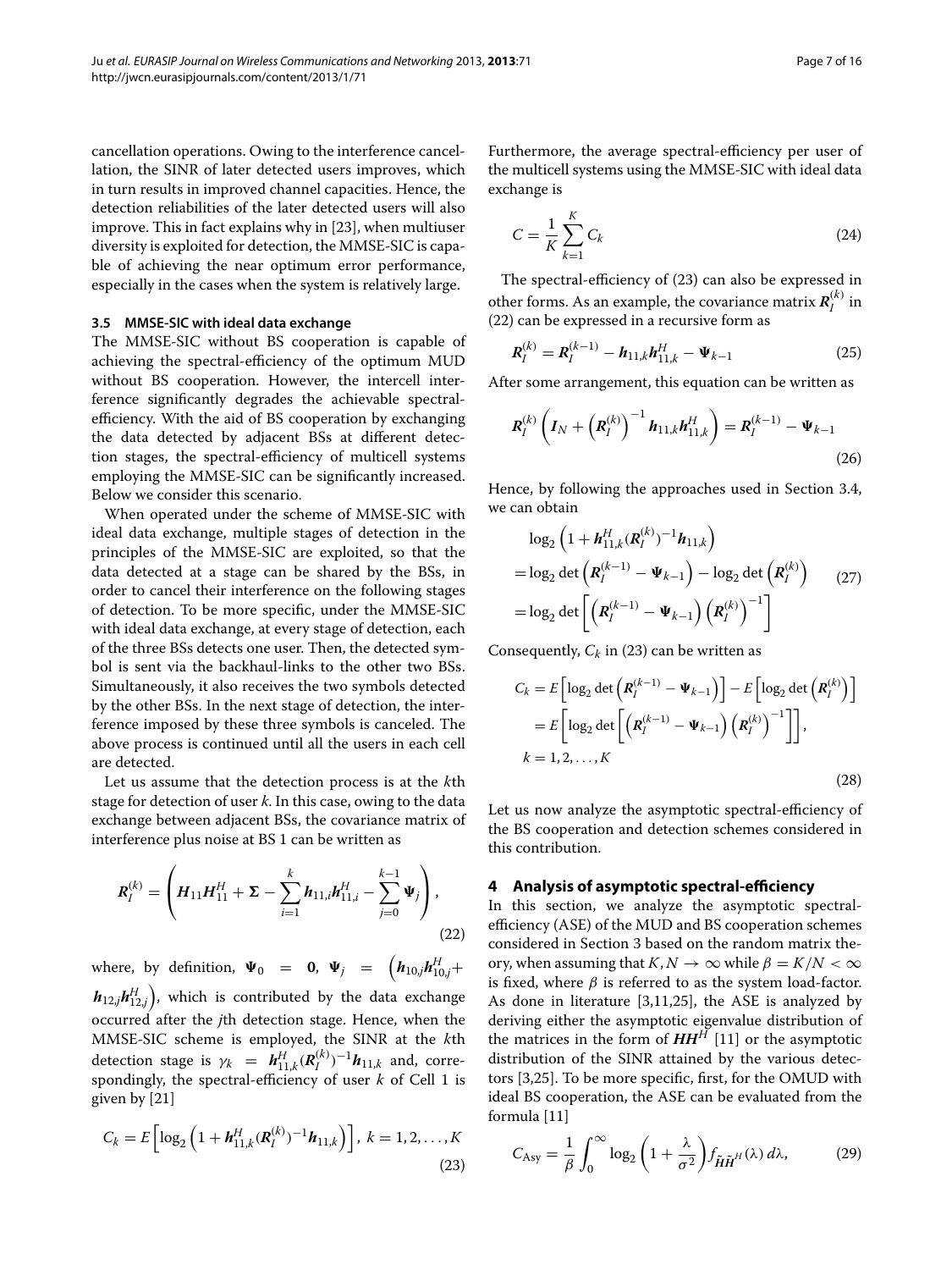where  $f_{\tilde{\bm{H}}\tilde{\bm{H}}^H}(\lambda)$  is the asymptotic probability density function (PDF) of the eigenvalues of  $\tilde{H}\tilde{H}$ <sup>*H*</sup>, here  $\tilde{H}$  is an  $(N \times K)$  random matrix characterizing an equivalent channel model considered. With the aid of [\(29\)](#page-6-3), analytical results for different scenarios have been derived in [\[11\]](#page-14-13), some of which will be introduced for the OMUD with ideal BS cooperation in Section [4.1.](#page-7-0)

Second, for the other MUD schemes with/without BS cooperation, their ASE is obtained via deriving the asymptotic SINR attained by the MUDs, respectively, since we have [\[3\]](#page-14-2)

<span id="page-7-4"></span>
$$
C_{\text{Asy}} = \lim_{K,N \to \infty} \frac{1}{K} \sum_{k=1}^{K} \log_2(1 + \gamma_k)
$$
  
= 
$$
\int_0^1 \log_2(1 + \gamma(x)) dx
$$
 (30)

where  $\gamma_k$  denotes the SINR of the *k*th  $(1 \leq k \leq K)$  user and  $\gamma(x)$  is the corresponding asymptotic SINR with  $x =$  $\frac{k}{K}$  uniformly distributed in (0, 1].

Let us now consider the ASE of the OMUD with ideal BS cooperation.

## <span id="page-7-0"></span>**4.1 Optimum multiuser detection with ideal BS cooperation**

In the multicell systems with the OMUD and ideal BS cooperation, the covariance matrix of [\(7\)](#page-3-2) can correspondingly be expressed as

<span id="page-7-1"></span>
$$
V = \frac{1}{3N}P = \frac{1}{3N} \begin{bmatrix} 3J & 3\alpha^2 J & 3\alpha^2 J \\ 3\alpha^2 J & 3J & 3\alpha^2 J \\ 3\alpha^2 J & 3\alpha^2 J & 3J \end{bmatrix}
$$
(31)

where *J* is an  $(N \times K)$  matrix with elements of ones. It can be known from [\(31\)](#page-7-1) that,  $P$  is a doubly-regular matrix<sup>a</sup> [\[11\]](#page-14-13). Based on this property, it can be shown [\[4\]](#page-14-3) that the ASE of a circle Wyner model is equivalent to that of an isolate cell, in which the transmit power per user is increased to  $(1+2\alpha^2)$ , owing to exploitation of the interference from its two adjacent cells. Therefore, the ASE of the OMUD with ideal BS cooperation can be readily obtained from that of the single-cell case with OMUD.

As shown in [\[11\]](#page-14-13), the ASE of the single-cell setup is given by

$$
C_{\text{Asy}}\left(\frac{1}{\sigma^2}, \beta\right) = \log_2\left(1 + \frac{1}{\sigma^2} - \frac{1}{4}\mathcal{F}\left(\frac{1}{\sigma^2}, \beta\right)\right) + \frac{1}{\beta}\log_2\left(1 + \frac{\beta}{\sigma^2} - \frac{1}{4}\mathcal{F}\left(\frac{1}{\sigma^2}, \beta\right)\right) - \frac{\sigma^2 \log_2 e}{4\beta} \mathcal{F}\left(\frac{1}{\sigma^2}, \beta\right), \tag{32}
$$

where  $\mathcal{F}(x, y) = \left(\sqrt{x(1 + \sqrt{y})^2 + 1} - \sqrt{x(1 - \sqrt{y})^2 + 1}\right)^2$ . Hence, for our considered model using the OMUD with ideal BS cooperation, the ASE can be obtained by replacing  $1/\sigma^2$  with  $(1 + 2\alpha^2)/\sigma^2$  [\[4\]](#page-14-3) and is expressed as

<span id="page-7-3"></span>
$$
C_{\text{Asy}} = \log_2 \left( 1 + \frac{u}{\sigma^2} - \frac{1}{4} \mathcal{F}(\frac{u}{\sigma^2}, \beta) \right) + \frac{1}{\beta} \log_2 \left( 1 + \frac{u}{\sigma^2} \beta - \frac{1}{4} \mathcal{F}(\frac{u}{\sigma^2}, \beta) \right) - \frac{\sigma^2 \log_2 e}{4u\beta} \mathcal{F}(\frac{u}{\sigma^2}, \beta)
$$
(33)

where  $u = 1 + 2\alpha^2$ .

As shown in [\[11\]](#page-14-13), [\(32\)](#page-7-2) is an increasing function of  $1/\sigma^2$ . Thus, when replacing  $1/\sigma^2$  of the single-cell case by  $(1 +$  $2\alpha^2/\sigma^2$  of the ideal cooperative multicell case, we are implied that the ASE of OMUD with ideal BS cooperation is higher than that of the OMUD for a corresponding isolate cell. The main reason behind is obvious, the OMUD with ideal BS cooperation is capable of exploiting intercell interference, and turning it into the useful signal, which provides diversity gain as well as power gain, and correspondingly increases the achievable spectral-efficiency. When considering the effect of the system load-factor *β*, F*(x*, *β)* is an increasing function of *β*. Then, we can deduce that [\(32\)](#page-7-2) and [\(33\)](#page-7-3) are decreasing functions of *β*, resulting in that the ASE of the OMUD for the singlecell setup and of the OMUD with ideal BS cooperation minishes, as the system load increases. More specifically, when  $\beta \to \infty$ , we have  $\mathcal{F}(x, \beta) = 4x$ . Explicitly, when applying it to [\(32\)](#page-7-2) and [\(33\)](#page-7-3), we can see that the ASE tends to zero, as  $\beta \to \infty$ .

## <span id="page-7-5"></span>**4.2 Optimum multiuser detection with ideal data exchange**

<span id="page-7-2"></span>From Sections [3.2](#page-3-3) and [3.4,](#page-4-0) we can see that the spectralefficiency of the OMUD with ideal data exchange, as shown in [\(10\)](#page-4-5), shares the same form as that of the MMSE-SIC without BS cooperation shown in [\(21\)](#page-5-3). The only difference between them is that a BS in the multicell systems employing the OMUD with ideal data exchange only conflicts interference from one adjacent cell, while a BS in the systems employing the MMSE-SIC without BS cooperation conflicts interference from its two adjacent cells. To obtain the ASE of [\(10\)](#page-4-5) and [\(21\)](#page-5-3), an intuitive approach is first to derive the asymptotic eigenvalue distribution of the matrices in the form of  $\pmb{H}\pmb{H}^H\pmb{\Sigma}^{-1}.$  Then, the formula [\(29\)](#page-6-3) in Section [4.1](#page-7-0) is employed to obtain the ASE. However, the difficulty of this approach is to derive the asymptotic eigenvalue distribution of *HHH-*<sup>−</sup>1. Fortunately, the ASE of the MMSE-SIC without BS cooperation can be analyzed by deriving its asymptotic SINR at each detection stage. Once the asymptotic SINR is obtained, the ASE can be evaluated with the aid of [\(30\)](#page-7-4). Since [\(10\)](#page-4-5) for the OMUD with ideal data exchange shares the same form of [\(21\)](#page-5-3) for the MMSE-SIC without BS cooperation, the ASE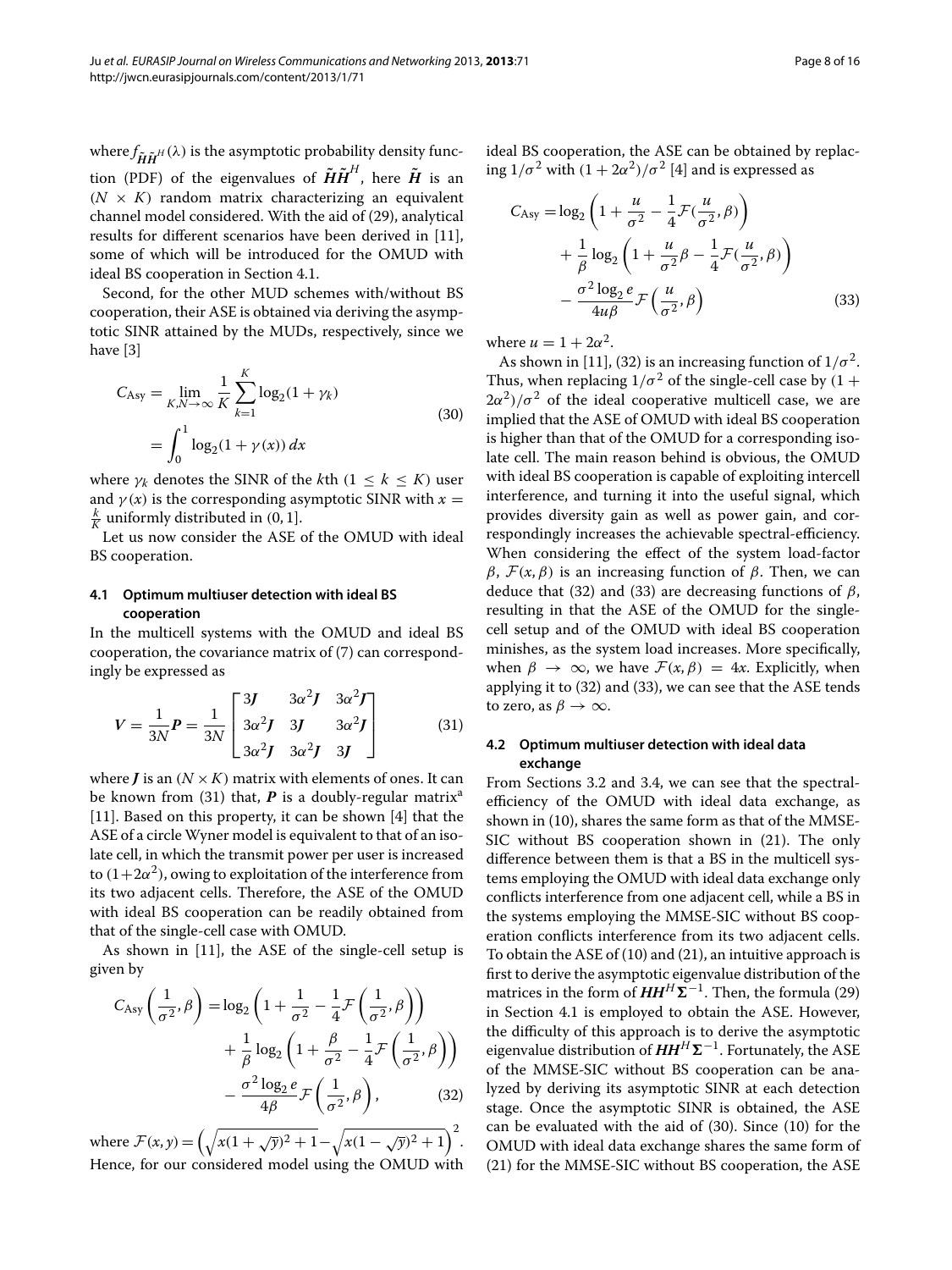of the OMUD with ideal data exchange can be directly obtained from the method adopted for deriving the ASE of the MMSE-SIC without BS cooperation, which will be detailed in Section [4.4.](#page-8-0)

In summary, with the aid of the analysis in Section [4.4,](#page-8-0) the ASE of the OMUD with ideal data exchange can be evaluated from [\(30\)](#page-7-4) associated with  $\gamma(x)$  determined by the equation

<span id="page-8-1"></span>
$$
\gamma(x) = \frac{(\beta x + 1)\alpha^2 \gamma^2(x) + (\beta x + \alpha^2 + 1)\gamma(x) + 1}{\alpha^2 \sigma^2 \gamma^2(x) + (\alpha^2 \sigma^2 + \sigma^2 + 2\alpha^2 \beta)\gamma(x) + \sigma^2 + (\alpha^2 + 1)\beta},
$$
  
0 < x \le 1 (34)

It is worthy of noting that here the asymptotic SINR  $\gamma(x)$  in [\(34\)](#page-8-1) as well as the ASE expression of [\(30\)](#page-7-4) are introduced only for the purpose of ASE evaluation, owing to the above argument that the spectral-efficiency of the OMUD with ideal data exchange and that of the MMSE-SIC without BS cooperation share the same form. However, we should realize that, in the OMUD with ideal data exchange, all the intracell users have the same asymptotic SINR. By contrast, under the MMSE-SIC without BS cooperation, the intracell users detected at different stages have different asymptotic SINR values.

## <span id="page-8-6"></span>**4.3 MMSE-MUD without BS cooperation**

The ASE of the MMSE-MUD and MMSE-SIC in presence of intercell interference has been studied in [\[3\]](#page-14-2) for the direct-sequence code-division multiple-access (DS-CDMA) systems over non-fading channels. It has been demonstrated that the elements of spreading sequences and the channel fading gains between transmit/receive antennas are equivalent for the purpose of asymptotic analysis [\[25\]](#page-15-8). Hence, in this contribution, we adopt the approaches provided in [\[3\]](#page-14-2) to derive the asymptotic SINR in both this section and Section [4.4.](#page-8-0)

According to [\[3\]](#page-14-2), when the MMSE-MUD without BS cooperation is considered, the multicell model, where each cell covers *K* users, may be viewed as an equivalent single-cell system with 3*K* users. Based on this equivalent single-cell model, the well-known Tse-Hanly Theorem [\[25\]](#page-15-8) can then be used to obtain an implicit equation, which we can solve for an unique positive solution representing the asymptotic SINR of the MMSE-MUD. Specifically, in the multicell system considered in this article, as shown in Section [2,](#page-1-0) the equivalent single-cell model has one third of the users, each of which has a unit of received power due to the employment of ideal power control inside a cell, and two thirds of the users, each of which has the received power of  $\alpha^2$ . Hence, when specifically considering user 1 in Cell 1, the interferers can be divided into two classes:  $(K - 1)$  intracell interferers with unit received power and 2*K* intercell interferers with received power of  $\alpha^2$ . Consequently, applying ([\[25\]](#page-15-8), Theorem 3.1), we can obtain

<span id="page-8-4"></span>
$$
\gamma = \frac{1}{\sigma^2 + \beta \left(\frac{1}{1+\gamma} + \frac{2\alpha^2}{1+\alpha^2\gamma}\right)}\tag{35}
$$

which, after some arrangements, can be written in the form

<span id="page-8-2"></span>
$$
\gamma \sigma^2 + \beta \left[ \frac{\gamma}{1 + \gamma} + 2 \frac{\alpha^2 \gamma}{1 + \alpha^2 \gamma} \right] = 1 \tag{36}
$$

Furthermore, from [\(36\)](#page-8-2), the SINR of user 1 in Cell 1 can be expressed as

<span id="page-8-3"></span>
$$
\gamma = \frac{\alpha^2 \gamma^2 + (\alpha^2 + 1)\gamma + 1}{\alpha^2 \sigma^2 \gamma^2 + (\alpha^2 \sigma^2 + \sigma^2 + 3\alpha^2 \beta)\gamma + \sigma^2 + (2\alpha^2 + 1)\beta}
$$
\n(37)

which is a fixed-point equation with a unique positive solution ([\[25\]](#page-15-8), Proposition 3.2) that can be readily found through iterations.

In the considered multicell system, each user suffers from the interference generated by the other  $(3K - 1)$ users in the same way as user 1 in Cell 1. Hence, when  $N, K \rightarrow \infty$ , the asymptotic SINR is the same for any of the users. Thus, the ASE of the MMSE-MUD without BS cooperation is

<span id="page-8-5"></span>
$$
C_{\text{Asy}} = \log_2(1+\gamma) \tag{38}
$$

where  $\gamma$  is the solution to [\(37\)](#page-8-3).

Notice from [\(35\)](#page-8-4)–[\(38\)](#page-8-5) that *γ* is independent of the uniform distributed variable *x*. This is because the SINR of all the users is the same, when the MMSE-MUD without BS cooperation is employed. Additionally, from [\(36\)](#page-8-2), we can deduce that *γ* is a decreasing function of *β*, yielding that *γ* approaches zero as  $\beta \to \infty$ . In other words, we can have the similar conclusion that the ASE of MMSE-MUD without BS cooperation reduces, and finally tends to zero, as the system load increases, as that stated in Section [4.1.](#page-7-0)

#### <span id="page-8-0"></span>**4.4 MMSE-SIC without BS cooperation**

In comparison with the MMSE-MUD without BS cooperation, as analyzed in Section [4.3,](#page-8-6) when the MMSE-SIC without BS cooperation is considered, the SINR of different users may be different, depending on the detection orders. As seen in [\(15\)](#page-5-0), user *k* only suffers interference from the  $(K - k)$  users detected after user *k*. Therefore, similar to [\(36\)](#page-8-2) and remembering that there are  $(K - k)$ intracell interfering users, the implicit equation determining the asymptotic SINR is

<span id="page-8-7"></span>
$$
\gamma(x)\sigma^2 + \beta \left[ (1-x)\frac{\gamma(x)}{1+\gamma(x)} + 2\frac{\alpha^2 \gamma(x)}{1+\alpha^2 \gamma(x)} \right] = 1
$$
\n(39)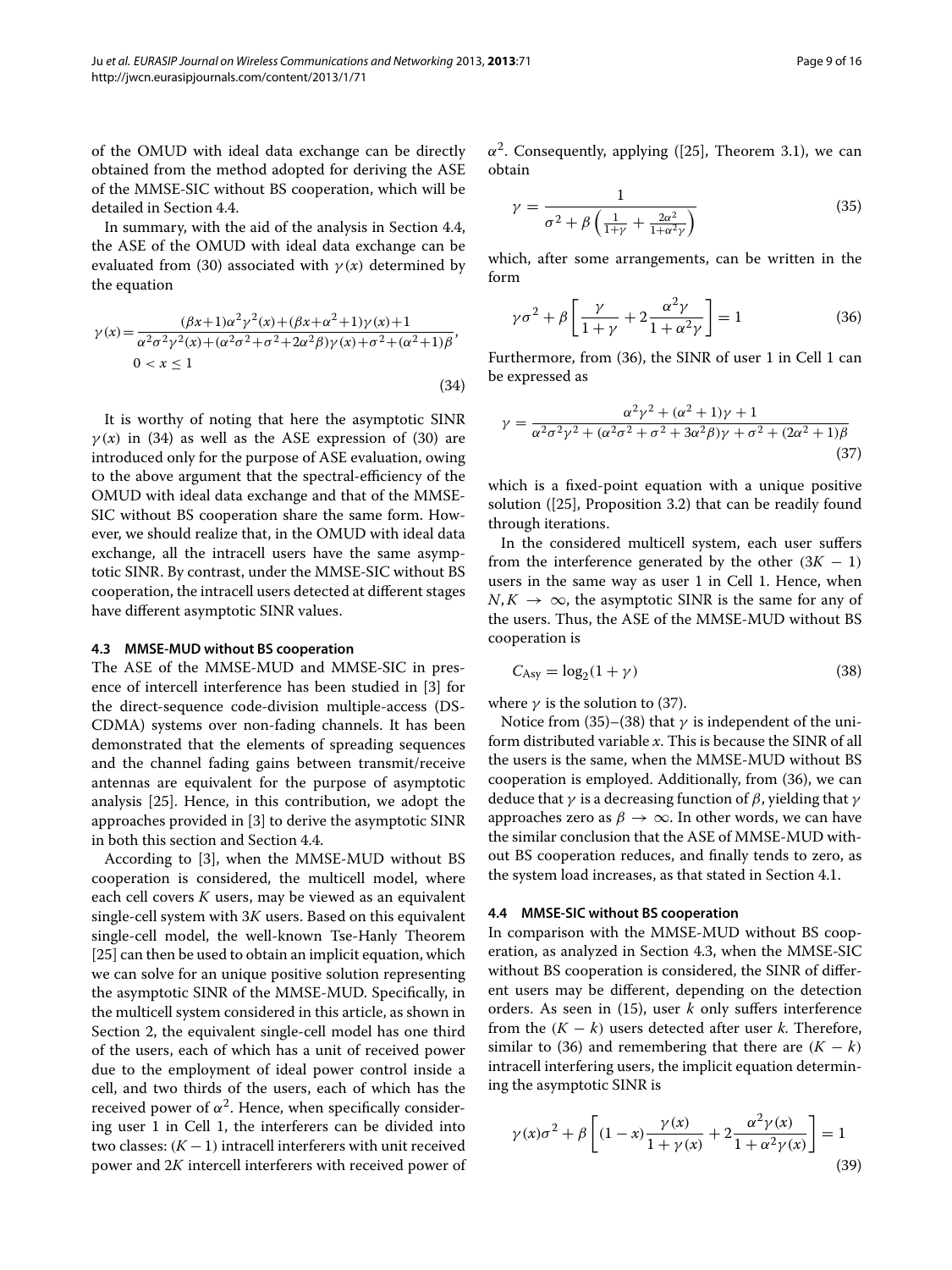Note that, we have [\(39\)](#page-8-7) because, at a given detection stage, the asymptotic SINR at different BSs is the same, owing to the symmetric characteristic of our multicell system model.

<span id="page-9-1"></span>Then, after some arrangements, the asymptotic SINR of the *k*th  $(1 \leq k \leq K, K \to \infty)$  user can be found via the equation

$$
\gamma(x) = \frac{(\beta x + 1)\alpha^2 \gamma^2(x) + (\beta x + \alpha^2 + 1)\gamma(x) + 1}{\alpha^2 \sigma^2 \gamma^2(x) + (\alpha^2 \sigma^2 + \sigma^2 + 3\alpha^2 \beta)\gamma(x) + \sigma^2 + (2\alpha^2 + 1)\beta}
$$
(40)

by the iteration approach. Note that, in the above equation, *x* is uniformly distributed in *(*0, 1]. Finally, the ASE of the multicell systems employing the MMSE-SIC without BS cooperation can be evaluated from [\(30\)](#page-7-4) upon substituting [\(40\)](#page-9-1). From [\(39\)](#page-8-7) we can find that, when  $x$  is given,  $\gamma(x)$  is a decreasing function with  $\beta$ . Hence, it tends to zero, as  $\beta \to \infty$ . However, when comparing [\(39\)](#page-8-7) with [\(36\)](#page-8-2), we can learn that the decreasing rate of  $\gamma(x)$ in [\(39\)](#page-8-7) is slower than that of  $\gamma(x)$  in [\(36\)](#page-8-2) due to the fraction of  $(1 - x)$  seen in [\(39\)](#page-8-7). From this we are implied that the corresponding ASE decreases slower than that of the MMSE-MUD, as the system load-factor *β* increases.

Note furthermore that, in the context of the multicell system employing the OMUD-PIC with data exchange, as discussed in Section [4.2,](#page-7-5) [\(10\)](#page-4-5) implies that its ASE is the same as that achieved by the MMSE-SIC experiencing intercell interference from only one cell. Hence, similar to [\(39\)](#page-8-7), the asymptotic SINR satisfies the implicit equation

$$
\gamma(x)\sigma^2 + \beta \left[ (1-x)\frac{\gamma(x)}{1+\gamma(x)} + \frac{\alpha^2 \gamma(x)}{1+\alpha^2 \gamma(x)} \right] = 1,
$$
\n(41)

from which [\(34\)](#page-8-1) can be obtained.

It is worthy of noting again that, when the OMUD-PIC with data exchange is employed, all the individual users in a cell achieve the same rate. By contrast, when the MMSE-SIC without BS cooperation is employed, different users in a cell may communicate with different rates.

#### <span id="page-9-4"></span>**4.5 MMSE-SIC with ideal data exchange**

As analyzed in Section [3.5,](#page-6-4) when the MMSE-SIC is implemented with ideal data sharing among BSs, the detection of user *k* of a cell conflicts interference from  $(K - k)$ intracell users and  $2(K - k + 1)$  intercell users with *(K*−*k*+1*)* users from each of the two adjacent cells. Therefore, following the analysis in Section [4.4,](#page-8-0) we can obtain the implicit equation

<span id="page-9-3"></span>
$$
\gamma(x)\sigma^2 + \beta(1-x)\left[\frac{\gamma(x)}{1+\gamma(x)} + 2\frac{\alpha^2\gamma(x)}{1+\alpha^2\gamma(x)}\right] = 1
$$
\n(42)

Note that, the above equation is verified, as  $(K (k + 1)/N = (K - k)/N = \beta(1 - x)$ , where  $x = k/K$ , when  $N, K \rightarrow \infty$ . Consequently, after rearranging the above equation, we can obtain a fixed-point equation

$$
\gamma(x) = \frac{\alpha^2 \gamma^2(x) + (\alpha^2 + 1)\gamma(x) + 1}{\alpha^2 \sigma^2 \gamma^2(x) + [\alpha^2 \sigma^2 + \sigma^2 + 3\alpha^2 \beta(1 - x)] \gamma(x)} + \sigma^2 + (2\alpha^2 + 1)\beta(1 - x)
$$
\n(43)

which is suitable for using iterative approach to obtain the unique positive solution  $\gamma(x)$ , as mentioned in the previous sections.

Additionally, similar to the analysis in previous sections, for a given *x*,  $\gamma(x)$  is a decreasing function of  $\beta$ and tends to zero, as  $\beta \rightarrow \infty$ . The difference here is the extra factor of  $(1 - x)$  with regard to intercell users, which is resulted from the intercell interference cancellation via data exchange among BSs. Consequently, the ASE decreasing rate of the MMSE-SIC with ideal data exchange is even lower than that of the MMSE-SIC without BS cooperation, as analyzed in Section [4.4.](#page-8-0)

<span id="page-9-2"></span>So far, we have obtained the formulas for estimating the ASE of all the schemes considered in this contribution. We found that the ASE of all the schemes tends to zero, as  $\beta \to \infty$ , but the decreasing rates may be different. In the next section, we try to gain some insights from the cases when  $\beta \to 0$ , which corresponds to the situations of massive MIMO systems [\[15](#page-14-11)[,17\]](#page-15-0).

## <span id="page-9-0"></span>**5 Asymptotic spectral-efficiency when** *β* **→ 0**

In this section, we analyze the asymptotic spectralefficiency of the schemes considered in the previous two sections, when the system load-factor *β* tends to zero. This corresponds to the lightly loaded multicell systems, where each BS supports a relatively low number of users, but has a large number of degrees of freedom provided, such as, by a large BS antenna array. Let us first consider the single-cell scenario. According to [\(32\)](#page-7-2), the asymptotic spectral-efficiency of the single-cell system can be expressed in terms of *β* as

$$
C_{Asy}(\beta) = \log_2 \left( 1 + \frac{1}{\sigma^2} \right)
$$
  
+  $\frac{1}{\beta} \log_2 \left( 1 + \frac{\beta}{\sigma^2} - \frac{1}{4} \mathcal{F} \left( \frac{1}{\sigma^2}, \beta \right) \right)$  (44)  
-  $\frac{\sigma^2 \log_2 e}{4\beta} \mathcal{F} \left( \frac{1}{\sigma^2}, \beta \right)$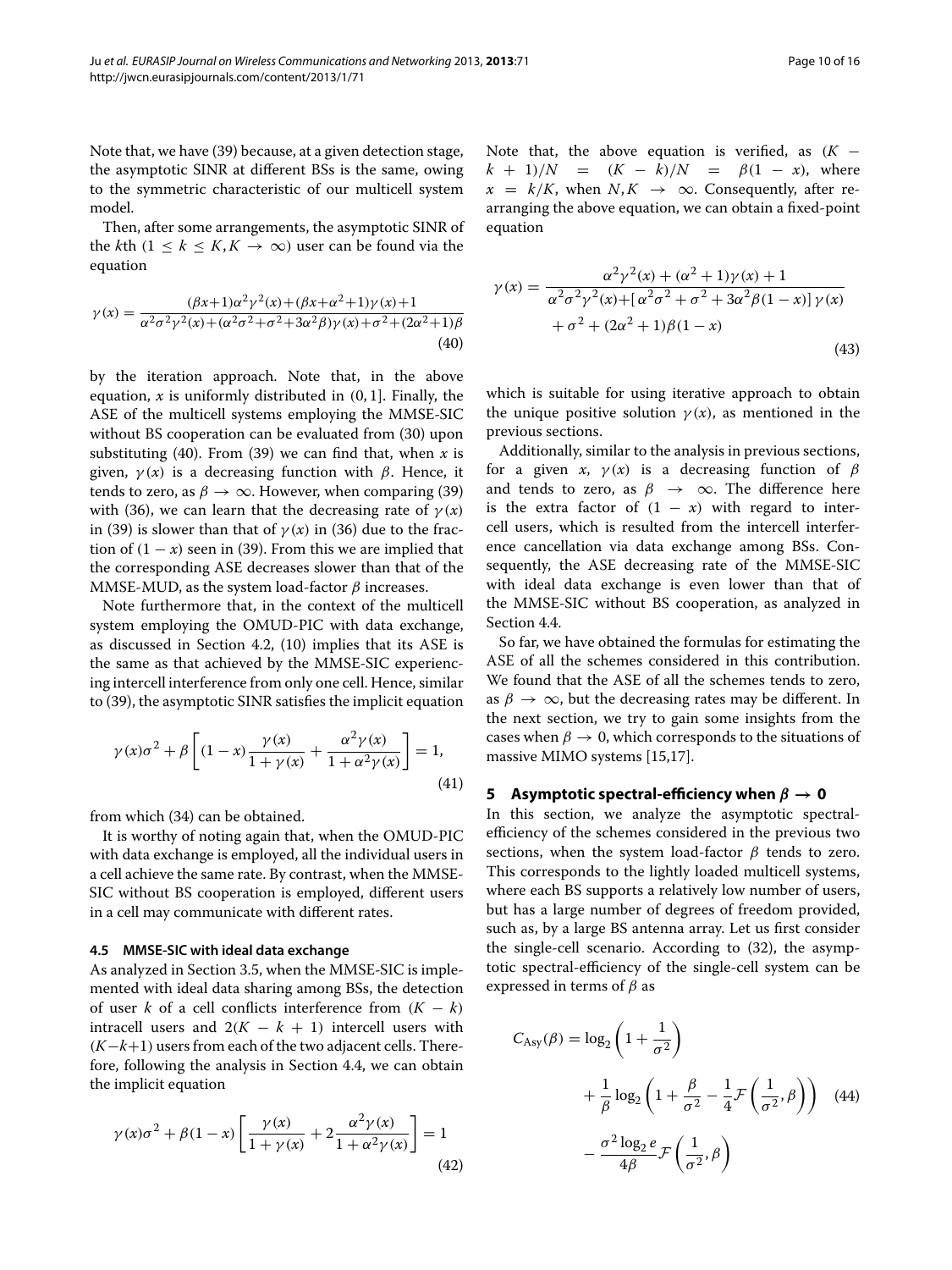For convenience, let  $\gamma = 1/\sigma^2$ . Then, when  $\beta$  tends to zero, we can apply the L'Hopital rule [\[26\]](#page-15-9) to obtain

$$
\lim_{\beta \to 0} C_{\text{Asy}}(\beta) = \log_2 (1 + \gamma) + \frac{\log_2 e}{1 + \beta \gamma - \frac{1}{4} \mathcal{F}(\gamma, \beta)}
$$

$$
\times \left(\gamma - \frac{1}{4} \mathcal{F}'(\gamma, \beta)\right) - \frac{\log_2 e}{4\gamma} \mathcal{F}'(\gamma, \beta)
$$

$$
= \log_2 (1 + \gamma)
$$

$$
+ \log_2 e\left(\gamma - \frac{1}{4} \mathcal{F}'(\gamma, \beta) - \frac{1}{4\gamma} \mathcal{F}'(\gamma, \beta)\right)
$$
(45)

where  $\mathcal{F}'(\gamma, \beta) = \lim_{\beta \to 0^+} \frac{d\mathcal{F}(\gamma, \beta)}{d\beta}$ . Upon carrying out the differentiation of  $\mathcal{F}(\gamma, \beta)$  with respect to *β* and after some arrangements, we obtain

$$
\mathcal{F}'(\gamma,\beta) = \lim_{\beta \to 0^+} \mathcal{F}^{\frac{1}{2}}(\gamma,\beta)\beta^{-\frac{1}{2}} \frac{2\gamma}{\sqrt{\gamma+1}}.
$$
 (46)

Let, in the above equation,  $\beta^{-\frac{1}{2}} = t$ . Then, we can apply again the L'Hopital rule to derive

$$
\mathcal{F}'(\gamma,\beta) = \frac{4\gamma^2}{\gamma+1} \tag{47}
$$

Finally, substituting this result and  $\gamma = 1/\sigma^2$  into [\(45\)](#page-10-1) yields

$$
\lim_{\beta \to 0} C_{\text{Asy}}(\beta) = \log_2 \left( 1 + \frac{1}{\sigma^2} \right) \tag{48}
$$

which is the spectral-efficiency of a single-cell MIMO system, when  $\beta \to 0$ .

When the OMUD with ideal BS cooperation is considered, as analyzed in Section [4.2,](#page-7-5) the ASE is expressed as [\(33\)](#page-7-3) and is equal to that of a separate cell with each user transmitting signals using the power of  $(1 + 2\alpha^2)$ . Hence, by replacing  $1/\sigma^2$  with  $(1 + 2\alpha^2)/\sigma^2$  in [\(48\)](#page-10-2), the ASE achieved by the OMUD with ideal BS cooperation for the multicell systems with  $\beta \to 0$  can be expressed as

$$
\lim_{\beta \to 0} C_{\text{Asy}}(\beta) = \log_2 \left( 1 + \frac{1}{\sigma^2} + \frac{2\alpha^2}{\sigma^2} \right) \tag{49}
$$

In the context of the other schemes, namely, the MMSE-MUD and MMSE-SIC without BS cooperation, and the OMUD and MMSE-SIC with ideal data exchange, when *β* tends to zero, we can readily find from [\(36\)](#page-8-2), [\(39\)](#page-8-7), [\(41\)](#page-9-2), and [\(42\)](#page-9-3) that their asymptotic SINR is the same and is given by  $\gamma = 1/\sigma^2$ . Hence, when *β* tends to zero, their ASE can be expressed as [\(48\)](#page-10-2).

From the above analysis, we are implied that, when a multicell system is lightly loaded, yielding *β* → 0, the schemes of MMSE-MUD and MMSE-SIC without BS cooperation, and the OMUD and MMSE-SIC with ideal data exchange achieve the same spectral-efficiency, which is equal to the single-cell bound. By contrast, as shown in [\(49\)](#page-10-3), the spectral-efficiency attainable by the OMUD with <span id="page-10-1"></span>ideal BS cooperation may be higher than the single-cell bound. Furthermore, higher intercell interference generates higher spectral-efficiency for the OMUD with ideal BS cooperation. Hence, in a lightly loaded multicell system, either no BS cooperation is necessary or ideal BS cooperation has to be implemented in order to achieve an improved spectral-efficiency. However, as discussed previously in Section [3.1,](#page-2-5) implementing ideal BS cooperation requires exchange of both CSI and observations among BSs, which demands extremely high complexity.

Therefore, at least for the near future cellular communications, massive MIMO [\[15](#page-14-11)[,17\]](#page-15-0) might be one of reasonable candidates. In massive MIMO systems, the number of users supported per cell is supposed to be significantly lower than the number of antenna elements per BS, which may be on the order of hundreds. Hence, they are typical systems of lightly loaded. Therefore, in this type of massive MIMO systems, no BS cooperation is necessary, as ideal BS cooperation is seems impossible due to the extreme requirement of backhaul resources. Furthermore, as the analysis in [\[15](#page-14-11)[,17\]](#page-15-0) shows, in massive MIMO systems, lowcomplexity single-user detection, such as matched-filter (MF) based detection, tends to optimum and no MUD is necessary. This also makes the system design easier.

<span id="page-10-2"></span>In the following section, we provide a range of results to demonstrate and compare the capacity or spectralefficiency achievable by the multicell systems, when the various MUD and/or BS cooperation schemes are considered.

## <span id="page-10-0"></span>**6 Performance results**

<span id="page-10-3"></span>In this section, performance results, which were either obtained from simulation or evaluated from the formulas derived, will be provided, in order to compare the achievable spectral-efficiency of the multicell MIMO systems employing different MUD and BS cooperation schemes considered in Section [2.](#page-1-0) The spectral-efficiency is expressed in terms of bits/s/Hz/User, representing the number of bits per second per Hertz per user. As a benchmark, in these figures, the spectral-efficiency of a single isolate cell is also included. Specifically, in the not so large system, the impacts of the system load, which is explained by the number of users per cell, SNR and the intercell interference strength, which is reflected by the parameter  $α$ , are demonstrated. From the figures, we can obtain the implication about the consistency between the results obtained by simulation and asymptotic analysis. Furthermore, as a benchmark for comparison, the spectral-efficiency of the zero-forcing MUD without BS cooperation [\[20](#page-15-3)[,27\]](#page-15-10), which is obtained by simulations, is also included in some figures. For the multicell systems, where every BS employs a large number of antennas or supports a large number of users, it is extremely hard to obtain results via simulation. In these case, we will only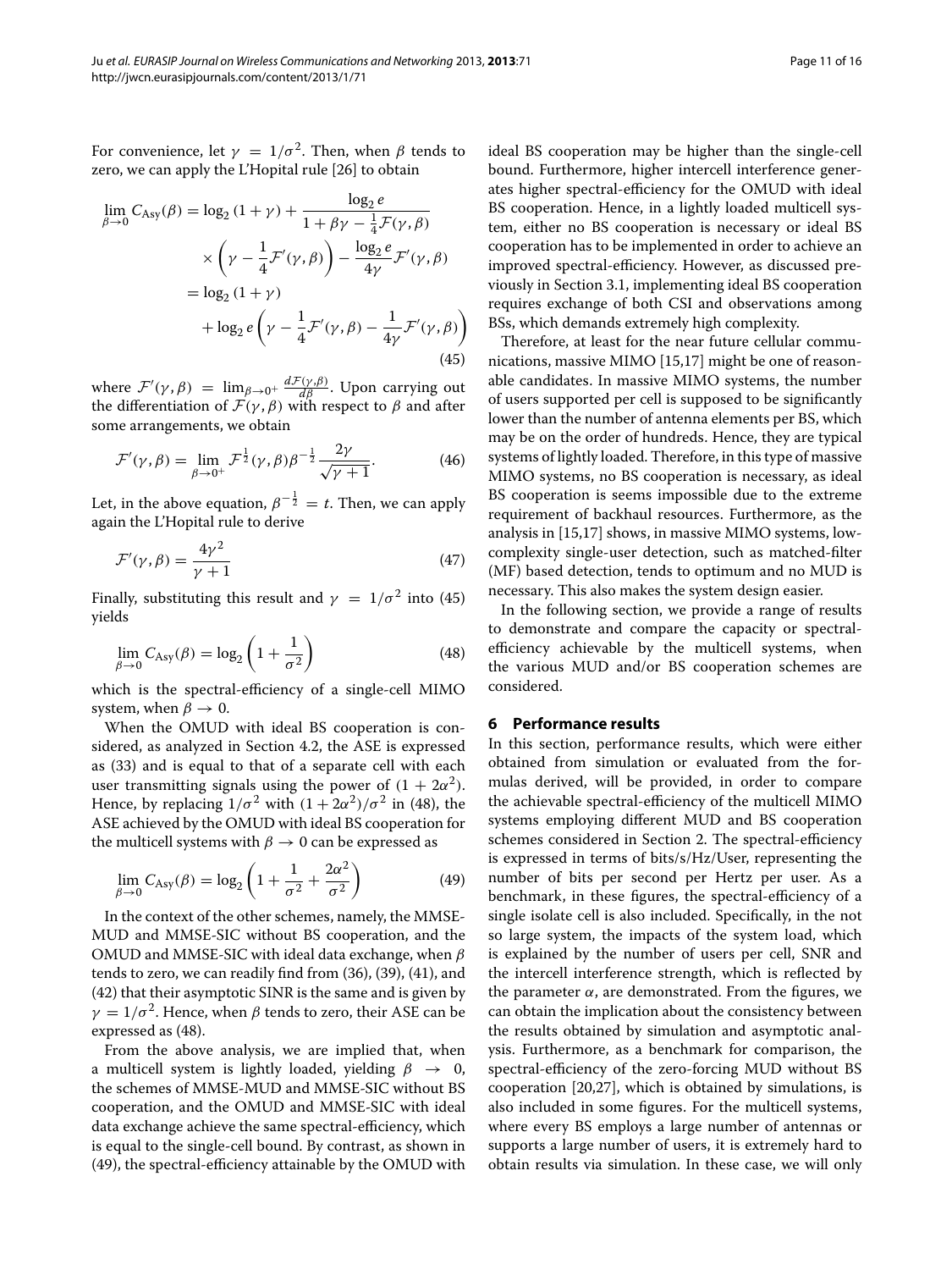provide the results evaluated from the formulas derived by asymptotic analysis in Section [4.](#page-6-0) Additionally, the keys used in the figures are summarized for convenience as follows:

- Ideal Cooperation: OMUD with ideal BS cooperation considered in Sections [3.1](#page-2-5) and [4.1;](#page-7-0)
- Single-Cell Bound: Spectral-efficiency of a single isolate cell;
- OMUD-PIC-DE: OMUD-PIC supported by ideal data exchange considered in Sections [3.2](#page-3-3) and [4.2;](#page-7-5)
- MMSE-MUD: MMSE-MUD without BS cooperation considered in Sections [3.3](#page-4-1) and [4.3;](#page-8-6)
- MMSE-SIC: MMSE-SIC without BS cooperation considered Sections [3.4](#page-4-0) and [4.4;](#page-8-0)
- MMSE-SIC-DE: MMSE-SIC with ideal data exchange considered in Sections [3.5](#page-6-4) and [4.5.](#page-9-4)
- ZF-MUD: Zero-forcing MUD without BS cooperation [\[20](#page-15-3)[,27\]](#page-15-10).

Figure [3](#page-11-0) shows the effect of the number of users per cell on the spectral-efficiency of multicell systems, when  $\alpha = 0.5$ ,  $N = 4$  and SNR = 10 dB. First, when comparing the results obtained by simulation and that evaluated from the formulas obtained by asymptotic analysis, we can see that, except the MMSE-SIC-DE scheme, they agree with each other very well, even when the number of users per cell is very low, such as  $K = 2, 3$ , etc. For the MMSE-SIC-DE scheme, the simulated result does not match closely with the ASE, when the number of users per cell is small. This is because, for the ASE, the assumption of  $(K - k + 1)/N = (K - k)/N$  is used, as shown in Section [4.5.](#page-9-4) Explicitly, when *K* is small, this assumption is not very accurate, which causes the diversity between

<span id="page-11-0"></span>

the simulated spectral-efficiency and the ASE. By contrast, as *K* increases, we can observe that the ASE evaluated from formulas becomes very close to the simulated results. From results of Figure [3,](#page-11-0) we can observe that the spectral-efficiency per user decreases, as the number of users per cell increases, due to the increased interference. Among the detection and cooperation schemes considered, the scheme of OMUD with ideal BS cooperation achieves the highest spectral-efficiency, which is even higher than the single-cell bound, owing to its capability to exploit intercell interference. By contrast, for all the other schemes, intercell interference is a deterioration factor. Correspondingly, as seen in Figure [3,](#page-11-0) their spectral-efficiency is lower than the single-cell bound.

When comparing the two detection schemes with ideal data exchange, the spectral-efficiency of the OMUD-PIC-DE scheme is slightly higher than that of the MMSE-SIC-DE scheme, when the system load is low. However, as the system load increases, their spectral-efficiency has a cross and, after it, the MMSE-SIC-DE scheme is capable of achieving higher spectral-efficiency than the OMUD-PIC-DE scheme. The reason behind the above observation is that, when the number of user per cell is relatively low, intracell interference dominates the detection performance. As the OMUD provides more reliable detection than the MMSE-MUD, the OMUD-PIC-DE scheme yields higher spectral-efficiency than the MMSE-SIC-DE scheme. However, when the number of users per cell increases, intercell interference becomes domination of the achievable spectral-efficiency. According to our analysis in Section [3.2,](#page-3-3) the OMUD-PIC-DE scheme can only suppress the interference from one of the two adjacent cells. By contrast, as shown in Section [3.5,](#page-6-4) the MMSE-SIC-DE scheme is capable of suppressing the interference from both adjacent cells. Consequently, the MMSE-SIC-DE scheme outperforms the OMUD-PIC-DE scheme.

Finally, when comparing the MMSE-MUD, MMSE-SIC, and the ZF-MUD, all of which do not carry out BS cooperation, the spectral-efficiency achieved by the MMSE-SIC is always higher than that attainable by the MMSE-MUD or ZF-MUD, provided that the number of users per cell is more than one. Among the three, the ZF-MUD scheme is always the worst, whose achievable spectral-efficiency is zero when the system is overloaded. This implies that the ZF-MUD scheme is incapable of providing the reliable communication in an overloaded system.

Figure [4](#page-12-0) shows the spectral-efficiency versus SNR performance for a multicell system with an intercell interference factor  $\alpha = 0.5$ . In our simulations, we assumed that  $N = K = 4$ , yielding  $\beta = 1$ . Correspondingly, in the numerically evaluated results, we used  $\beta = 1$ . As shown in Figure [4](#page-12-0) as well as in Figure [3,](#page-11-0) explicitly, intercell interference has a strong impact on the achievable spectralefficiency. As the OMUD with ideal BS cooperation can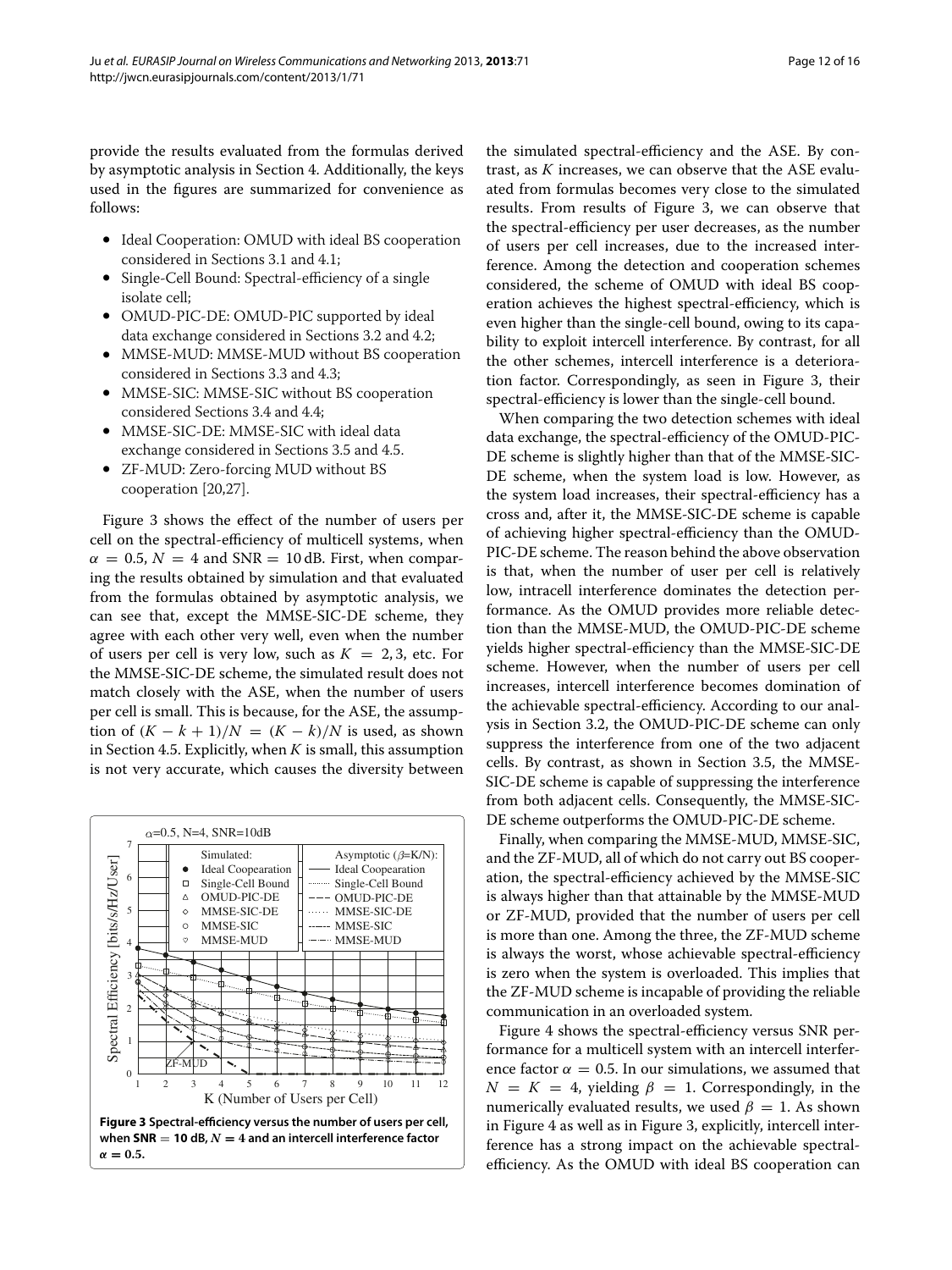<span id="page-12-0"></span>make use of intercell interference, its spectral-efficiency is always higher than that of the other schemes that are unable to use interference. However, when without using inter-BS data exchange, as shown by the curves corresponding to the MMSE-MUD, MMSE-SIC and the ZF-MUD, the achieved spectral-efficiency finally becomes interference-limited and does not increases, when the SNR increases beyond a certain value. By contrast, when inter-BS data exchange is available, as shown by the curves corresponding to the OMUD-PIC-DE and MMSE-SIC-DE, the spectral-efficiency always increases with the SNR, although their achieved spectral-efficiency is lower than that of the single-cell bound. From Figure [4,](#page-12-0) we can also observe that the spectral-efficiency evaluated from the asymptotic formulas agrees well with that obtained via simulation. The only exception is the MMSE-SIC-DE scheme. When the SNR is high, we can see that the asymptotic results may over estimate the spectral-efficiency achievable by the MMSE-SIC-DE scheme. Again, as stated associated with Figure [3,](#page-11-0) this is because the assumption that  $(K-k+1)/N = (K-k)/N$ , when  $N, K \to \infty$ , is used in the asymptotic analysis. Specifically, in Figure [4,](#page-12-0) we used  $N = K = 4$ , which makes the assumption not accurate. Consequently, the difference between simulated and asymptotic results is relatively large, especially when SNR is high. To support our argument, in Figure [5](#page-12-1) we assumed that  $N = K = 16$ . Explicitly, the simulated results agree well with the corresponding asymptotic results even when the SNR is relatively high. Thus, we can be confident that the spectral-efficiency of a multicell system can in general be predicted by the formulas derived from asymptotic analysis in this article.

The impact of intercell interference factor *α* on the spectral-efficiency is illustrated in Figure [6](#page-12-2) for  $N = K =$ 

4 and Figure [7](#page-13-0) for  $N = K = 8$ , respectively, when SNR = 10 dB. When  $\alpha = 0$  meaning no intercell interference, except the MMSE-MUD and ZF-MUD, all the schemes achieve the same spectral-efficiency that is equal to the single-cell bound. As intercell interference, i.e., the value of  $\alpha$ , increases, the spectral-efficiency of the OMUD with ideal BS cooperation increases, owing to the increased information acquired from the neighboring BSs. Since all the other schemes considered are unable to make use of intercell interference, correspondingly, their achieved spectral-efficiency decreases, when the value of *α* becomes larger. However, the two schemes with data exchange among BSs significantly outperform the other schemes without BS cooperation.

<span id="page-12-1"></span>-4 -2 0 2 4 6 8 10 12 14 16 18 20 SNR (dB)

. . . . . .

**Figure 5 Spectral-efficiency versus SNR for a multicell system**

**with the parameters**  $N = K = 16$  and  $\alpha = 0.5$ .

Asymptotic  $(\beta=1)$ : Ideal Coopearation Single-Cell Bound OMUD-PIC-DE MMSE-SIC-DE MMSE-SIC MMSE-MUD

 $\alpha$ =0.5

 $\circ$ 

Simulated (N=K=16): • Ideal Coopearation □ Single-Cell Bound  $\Delta$  OMUD-PIC-DE  $\diamond$  MMSE-SIC-DE  $\circ$  MMSE-SIC MMSE-MUD

Spectral Efficiency [bits/s/Hz/User]

Spectral Efficiency

[bits/s/Hz/User]

<span id="page-12-2"></span>



 $\overline{D}$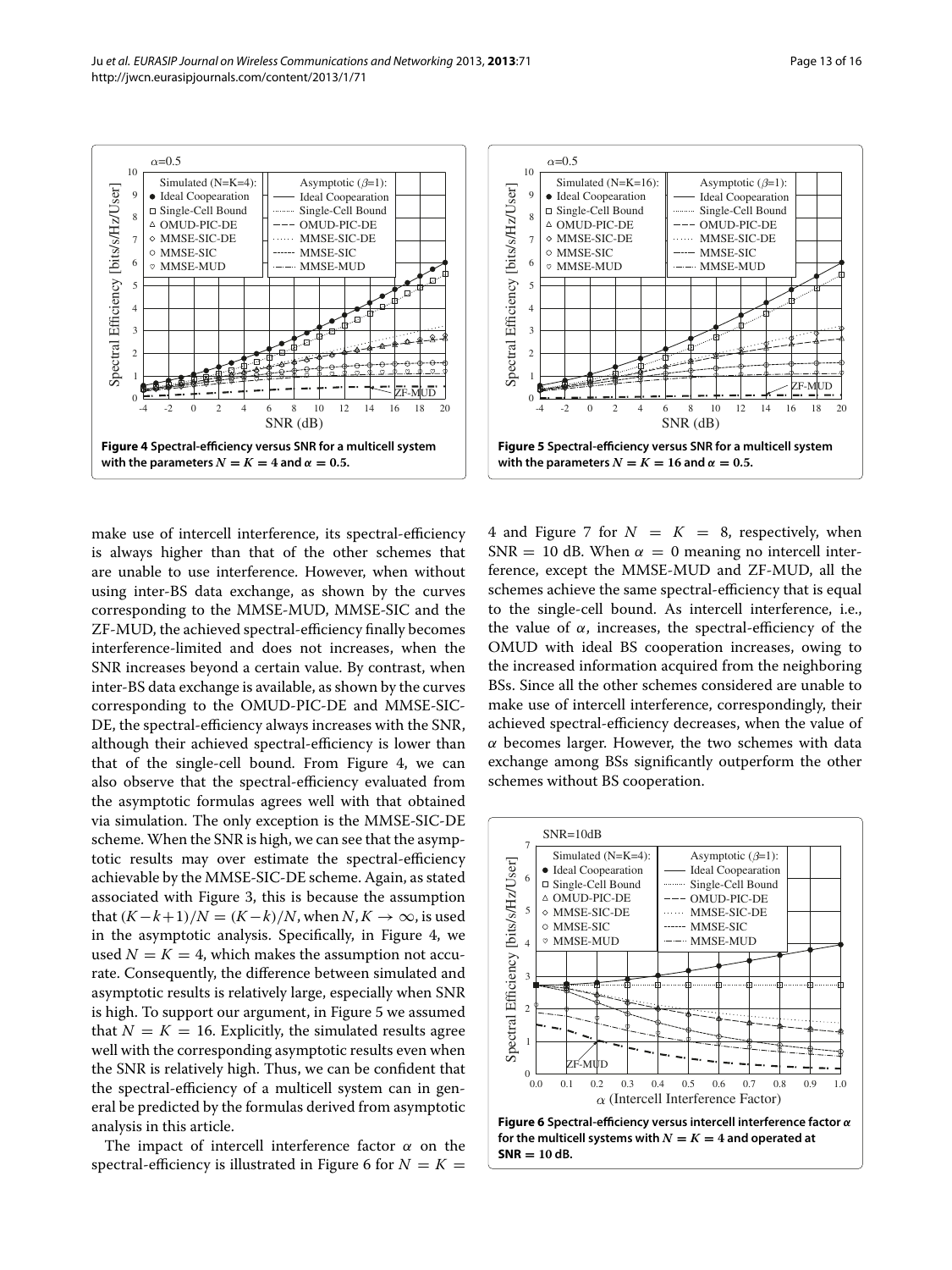

<span id="page-13-0"></span>As in Figures [3,](#page-11-0) [4,](#page-12-0) and [5,](#page-12-1) the results in Figures [6](#page-12-2) and [7](#page-13-0) illustrate that the asymptotic results in general agree well with the results obtained via simulation. This observation becomes more declared, when  $N = K = 8$  (Figure [7\)](#page-13-0) is considered. As shown in Figure [6](#page-12-2) corresponding to  $N = K = 4$ , for both the MMSE-MUD and the MMSE-SIC-DE schemes, the asymptotic spectral-efficiency has certain difference from that obtained by simulation. However, when  $N = K = 8$ , as shown in Figure [7,](#page-13-0) this difference becomes smaller.

Figure [8](#page-13-1) shows the asymptotic spectral-efficiency of multicell systems versus the system load-factor *β*, when various MUD and BS cooperation schemes are considered. First, it can be shown that, when  $\beta \rightarrow 0$ , except the OMUD with ideal BS cooperation, all the other schemes considered achieve the same spectral-efficiency limit of  $log_2 11$  bits/s/Hz/User, regardless of using or without using BS cooperation. This observation verifies our analysis in Section [5.](#page-9-0) Therefore, when each BS of a multicell system employs a large antenna array to support a relatively low number of users, exchanging data among BSs does not result in any spectral-efficiency benefit. In this case, each BS can separately detect its users, which is sufficient to attain all the spectral-efficiency that is achievable with the aid of data exchange among BSs. By contrast, when the ideal BS cooperation is implemented, which requires exchange of both data and CSI, an increased spectral-efficiency can be obtained, as shown in Figure [8.](#page-13-1) According to our detailed analysis in Section [5,](#page-9-0) we can find that, for the parameters used in Figure [8,](#page-13-1) the spectral-efficiency achieved by the OMUD with ideal BS cooperation is 4 bits/s/Hz/User, which is higher than  $log<sub>2</sub> 11 bits/s/Hz/User.$ 

Second, from the results of Figure [8,](#page-13-1) we can find that, as *β* increases, the asymptotic spectral-efficiency of all the schemes considered decreases, but at different rates, as described in Section [4.](#page-6-0) Specially, the ASE of the OMUD with ideal BS cooperation gradually converges to the single-cell bound. Therefore, when a multicell system is heavily loaded, i.e., when the value of *β* is high, the maximum spectral-efficiency achievable is equivalent to that achieved by a system, whose cells are operated separately without intercell interference. Among the other schemes, as seen in Figure [8,](#page-13-1) as the value of *β* increases, the MMSE-SIC-DE stands out from the others and achieves the highest spectral-efficiency, which is even better than that of the OMUD-PIC-DE. Considering the fact that the MMSE-SIC has much lower complexity than the OMUD-PIC [\[23\]](#page-15-6), the

<span id="page-13-1"></span>

<span id="page-13-2"></span>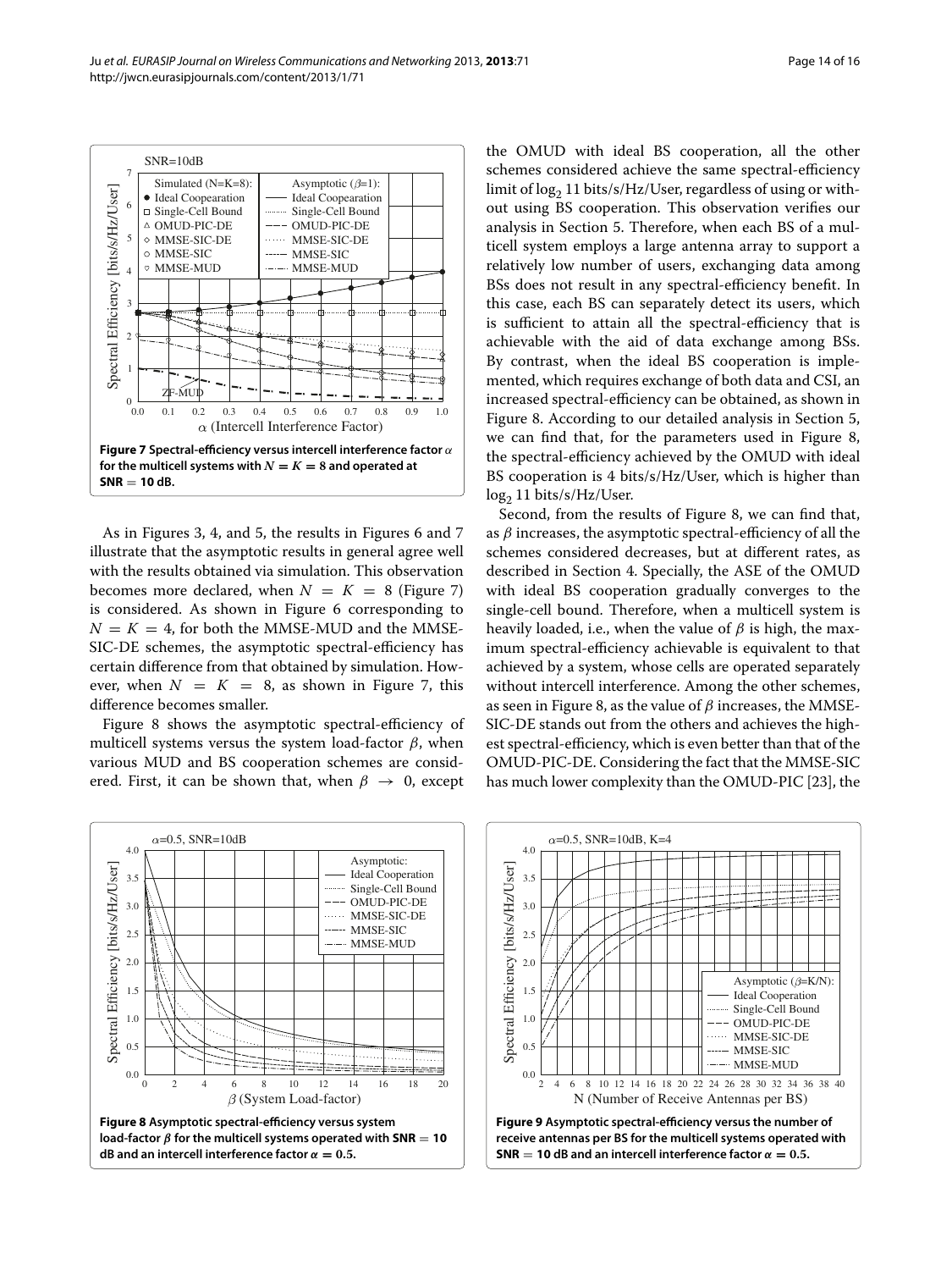MMSE-SIC with data exchange assisted BS cooperation may constitute a promising MCP scheme that is suitable for implementation in practical multicell systems.

In order to illustrate the effect of system load on the spectral-efficiency, in Figure [9,](#page-13-2) we depict the spectralefficiency against the number of receive antennas per BS for the various MUD and BS cooperation schemes considered. As shown in Figure [9,](#page-13-2) the number of users per cell, *K*, is fixed to 4, while the number of receive antennas per BS, *N*, varies from 2 to 40. As seen in Figure [9,](#page-13-2) the spectral-efficiency attained by the OMUD with ideal BS cooperation is always the highest. By contrast, as the number of receive antennas per BS increases, the spectralefficiency achieved by the other schemes converges to the single-cell bound.

## <span id="page-14-12"></span>**7 Conclusions**

In this contribution, we have investigated the spectralefficiency of uplink multicell MIMO systems by both simulation and asymptotic analysis, when different BS operational schemes and MUD schemes are invoked. The impacts of system load, SNR and intercell interference strength on the achievable spectral-efficiency have been studied and demonstrated. Our studies and performance results demonstrate that the asymptotic results usually agree well with the simulated results, provided that the number of users per cell or/and the number of receive antennas per BS are not too low. Generally, in multicell MIMO systems, employing BS cooperation supported by data or/and CSI exchange among different BSs is beneficial to improving their spectral-efficiency. Owing to its capability to exploit intercell interference, the scheme of OMUD with ideal BS cooperation outperforms all the other schemes, with regard to their achievable spectral-efficiency. However, implementing the OMUD with ideal BS cooperation demands extremely high complexity and backhaul resources, which are hard to provide in practice. The scheme of MMSE-SIC with data exchange only is capable of achieving significantly higher spectralefficiency than the schemes without BS cooperation. As the MMSE-SIC is a low-complexity MUD and the BS cooperation only requires data exchange, the MMSE-SIC supported by data exchange among BSs may constitute a promising MCP scheme that is suitable for implementation in practical multicell systems.

Furthermore, our studies demonstrate that, in a lightly loaded multicell system, BS cooperation does not yield much improvement of spectral-efficiency. By contrast, in a heavily loaded multicell system, the maximum spectralefficiency achieved by using OMUD with ideal BS cooperation converges to the spectral-efficiency achieved by a multicell system, where the invoked cells are operated separately without intercell interference. Additionally, in a heavily loaded multicell system, the MMSE-SIC with data

exchange achieves a higher spectral-efficiency than the OMUD-PIC supported by data exchange.

## **Endnote**

<sup>a</sup>An  $N \times K$  matrix is asymptotic doubly-regular, if  $\lim_{K \to \infty} \frac{1}{K} \sum_{j=1}^{K} 1\{P_{ij} \le \alpha\}$  and  $\lim_{N \to \infty} \frac{1}{N} \sum_{i=1}^{N} 1\{P_{ij} \le \alpha\}$ are independent of *i* and *j* for all  $\alpha \in \mathbb{R}$ , when the ratio  $\beta = K/N$  converges to a constant.

#### **Competing interests**

The authors declare that they have no competing interests.

## **Acknowledgements**

This study was supported in part by the National Basic Research Program of China (973 Program, Grant No. 2010CB731803) and the National Natural Science Foundation of China (Grant Nos. 60921001 and 61071072). The financial support of the China Scholarship Council (CSC) is also greatly acknowledged.

#### **Author details**

<sup>1</sup> School of Electronic and Information Engineering, Beihang University, Beijing 100191, China. 2School of Electronics and Computer Science, University of Southampton, Southampton, SO17 1BJ, UK.

#### Received: 11 July 2012 Accepted: 5 February 2013 Published: 15 March 2013

#### **References**

- <span id="page-14-0"></span>1. A Wyner, Shannon-theoretic approach to a Gaussian cellular
- <span id="page-14-1"></span>multiple-access channel. IEEE Trans. Inf. Theory. **40**(6), 1713–1727 (1994) 2. D Gesbert, S Hanly, H Huang, SS Shitz, O Simeone, W Yu, Multi-cell MIMO cooperative networks: a new look at interference. IEEE J. Sel. Areas Commun. **28**(9), 1380–1408 (2010)
- <span id="page-14-2"></span>3. B Zaidel, S Shamai, S Verdú, Multicell uplink spectral efficiency of coded DS-CDMA with random signatures. IEEE J. Sel. Areas Commun. **19**(8), 1556–1569 (2001)
- <span id="page-14-3"></span>4. O Somekh, B Zaidel, S Shamai, Spectral efficiency of joint multiple cell-site processors for randomly spread DS-CDMA systems. IEEE Trans. Inf. Theory. **53**(7), 2625–2637 (2007)
- <span id="page-14-4"></span>5. O Somekh, B Zaidel, S Shamai, Sum rate characterization of joint multiple cell-site processing. IEEE Trans. Inf. Theory. **53**(12), 4473–4497 (2007)
- <span id="page-14-5"></span>6. M Grieger, P Marsch, G Fettweis, J Cioffi, in IEEE Global Telecommunications Conference, GLOBECOM. On the performance of compressed interference forwarding for uplink base station cooperation, (Honolulu, Hawaii, USA, 2009), pp. 1–6
- <span id="page-14-6"></span>7. P Marsch, G Fettweis, Uplink CoMP under a constrained backhaul and imperfect channel knowledge. IEEE Trans. Wirel. Commun. **10**(6), 1730–1742 (2011)
- <span id="page-14-7"></span>8. H Dai, H Poor, Asymptotic spectral efficiency of multicell MIMO systems with frequency-flat fading. IEEE Trans. Signal Process. **51**(11), 2976–2988 (2003)
- <span id="page-14-8"></span>9. J Lee, D Toumpakaris, W Yu, Interference mitigation via joint detection. IEEE J. Sel. Areas Commun. **29**(6), 1172–1184 (2011)
- <span id="page-14-9"></span>10. A Tulino, S Verdú, A Lozano, in Proceedings. 2003 IEEE Information Theory Workshop (ITW'03). Capacity of antenna arrays with space, polarization and pattern diversity, (Paris, France, 2003), pp. 324–327
- <span id="page-14-13"></span>11. A Tulino, S Verdú, Random Matrix Theory and Wireless Communications. (Now Publisher, Amsterdam, The Netherlands, 2004)
- 12. W Hachem, P Loubaton, J Najim, Determinstic equivalents for certain functionals of large random matrices. Annals Appl. Probab. **17**(3), 875–930 (2007)
- 13. R Speicher, Combinatorial Theory of The Free Product With Amalgamation And Operator-valued Free Probability Theory. (American Mathematical Society, Providence, Rhode Island, 1998)
- <span id="page-14-10"></span>14. RSA Nica, Lectures on the combinatorics of free probability. (Cambridge University Press, Cambridge, 2006)
- <span id="page-14-11"></span>15. T Marzetta, Noncooperative cellular wireless with unlimited numbers of base station antennas. IEEE Trans. Wirel. Commun. **9**(11), 3590–3600 (2010)